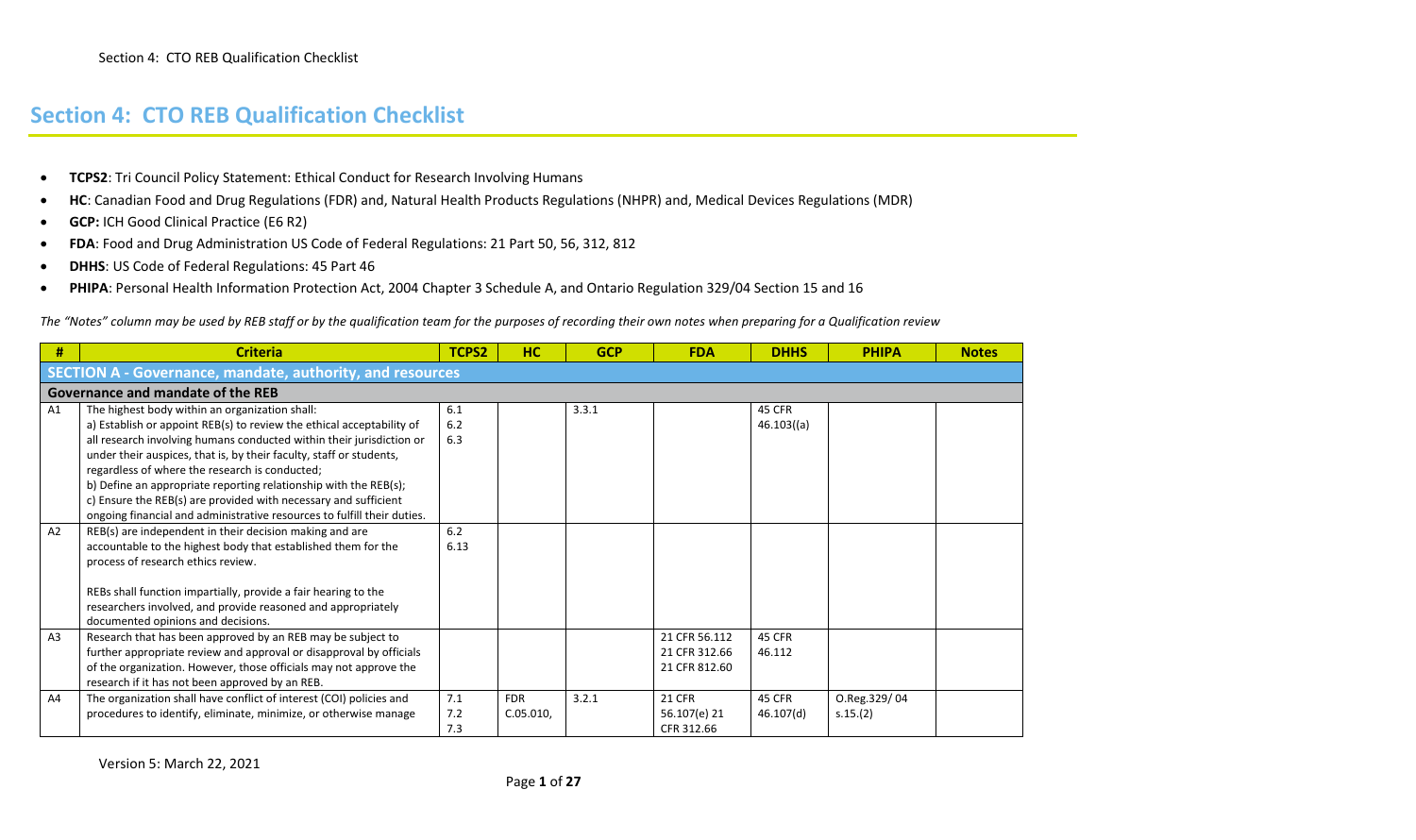| $\#$           | <b>Criteria</b>                                                                                                                                                                                                                                                                                                                                                                                                                                                                                                                                                                                                                                                                                                                                                                                                                                                                                                                                                                                                                                                                                                                                                                                                                                                                                                                       | <b>TCPS2</b> | HC                                              | <b>GCP</b> | <b>FDA</b>                                                                    | <b>DHHS</b>                             | <b>PHIPA</b> | <b>Notes</b> |
|----------------|---------------------------------------------------------------------------------------------------------------------------------------------------------------------------------------------------------------------------------------------------------------------------------------------------------------------------------------------------------------------------------------------------------------------------------------------------------------------------------------------------------------------------------------------------------------------------------------------------------------------------------------------------------------------------------------------------------------------------------------------------------------------------------------------------------------------------------------------------------------------------------------------------------------------------------------------------------------------------------------------------------------------------------------------------------------------------------------------------------------------------------------------------------------------------------------------------------------------------------------------------------------------------------------------------------------------------------------|--------------|-------------------------------------------------|------------|-------------------------------------------------------------------------------|-----------------------------------------|--------------|--------------|
|                | COI that may affect research. These policies should address the<br>following:<br>Institutional Conflicts of Interest<br>a)<br>Real, potential or perceived institutional COI that affect<br>research should be reported to the REB; the REB will<br>consider whether the institutional COI should be disclosed<br>as part of the consent process<br>Researchers Conflicts of Interest<br>b)<br>Researchers shall disclose to the REB any real, potential, or<br>perceived individual COI, as well as any institutional COI of<br>which they are aware that may have an impact on their<br>research. Upon discussion with the researcher, the REB<br>shall determine the appropriate steps to manage the COI.<br><b>REB Members Conflicts of Interest</b><br>c)<br>REB members shall disclose real, potential, or perceived<br>COI to the REB. When necessary, the REB may decide that<br>some of its members must withdraw from REB<br>deliberations and decisions. Only those REB members who<br>are independent of the researcher and the sponsor of the<br>research should vote/provide opinion on a study-related<br>matter. No REB member will participate in the REB's initial<br>or continuing review of any research in which the member<br>has a conflicting interest, except to provide information<br>requested by the REB | 7.4          | NHPR part<br>4, s.74                            |            | 21 CFR 812.60                                                                 |                                         |              |              |
| A <sub>5</sub> | The highest body of an organization involved in multi-institutional<br>studies may use joint review, reliance upon the review of another<br>qualified REB, or similar arrangements aimed at avoidance of<br>duplication of effort.                                                                                                                                                                                                                                                                                                                                                                                                                                                                                                                                                                                                                                                                                                                                                                                                                                                                                                                                                                                                                                                                                                    | 8.1          |                                                 |            | 21 CFR 56.114<br>21 CFR 312.66<br>21 CFR 812.60                               | 45 CFR<br>46.114(c)                     |              |              |
|                | <b>REB authority</b>                                                                                                                                                                                                                                                                                                                                                                                                                                                                                                                                                                                                                                                                                                                                                                                                                                                                                                                                                                                                                                                                                                                                                                                                                                                                                                                  |              |                                                 |            |                                                                               |                                         |              |              |
| A6             | The organization shall grant the REB the mandate to review the<br>ethical acceptability of research on behalf of the organization,<br>including approving, rejecting, proposing modifications to, or<br>terminating any proposed or ongoing research involving humans.<br>This mandate shall apply to research conducted under the auspices<br>or within the jurisdiction of the organization, using the<br>considerations set forth in applicable regulations.                                                                                                                                                                                                                                                                                                                                                                                                                                                                                                                                                                                                                                                                                                                                                                                                                                                                       | 6.3          | <b>FDR</b><br>C.05.001,<br>NHPR part<br>4, s.74 | 3.1.2      | <b>21 CFR</b><br>56.109(a) 21<br>CFR 56.113<br>21 CFR 312.66<br>21 CFR 812.60 | 45 CFR<br>46.109(a)<br>45 CFR<br>46.113 |              |              |
| A7             | An REB shall have authority to suspend or terminate approval of<br>research that is not being conducted in accordance with the REB's<br>requirements or that has been associated with unexpected serious<br>harm to participants. Any suspension or termination of approval<br>shall include a statement of the reasons for the REB's action and                                                                                                                                                                                                                                                                                                                                                                                                                                                                                                                                                                                                                                                                                                                                                                                                                                                                                                                                                                                      | 6.3          |                                                 | 3.1.2      | 21 CFR 56.113<br>21 CFR 312.66<br>21 CFR 812.60                               | 45 CFR<br>46.113                        |              |              |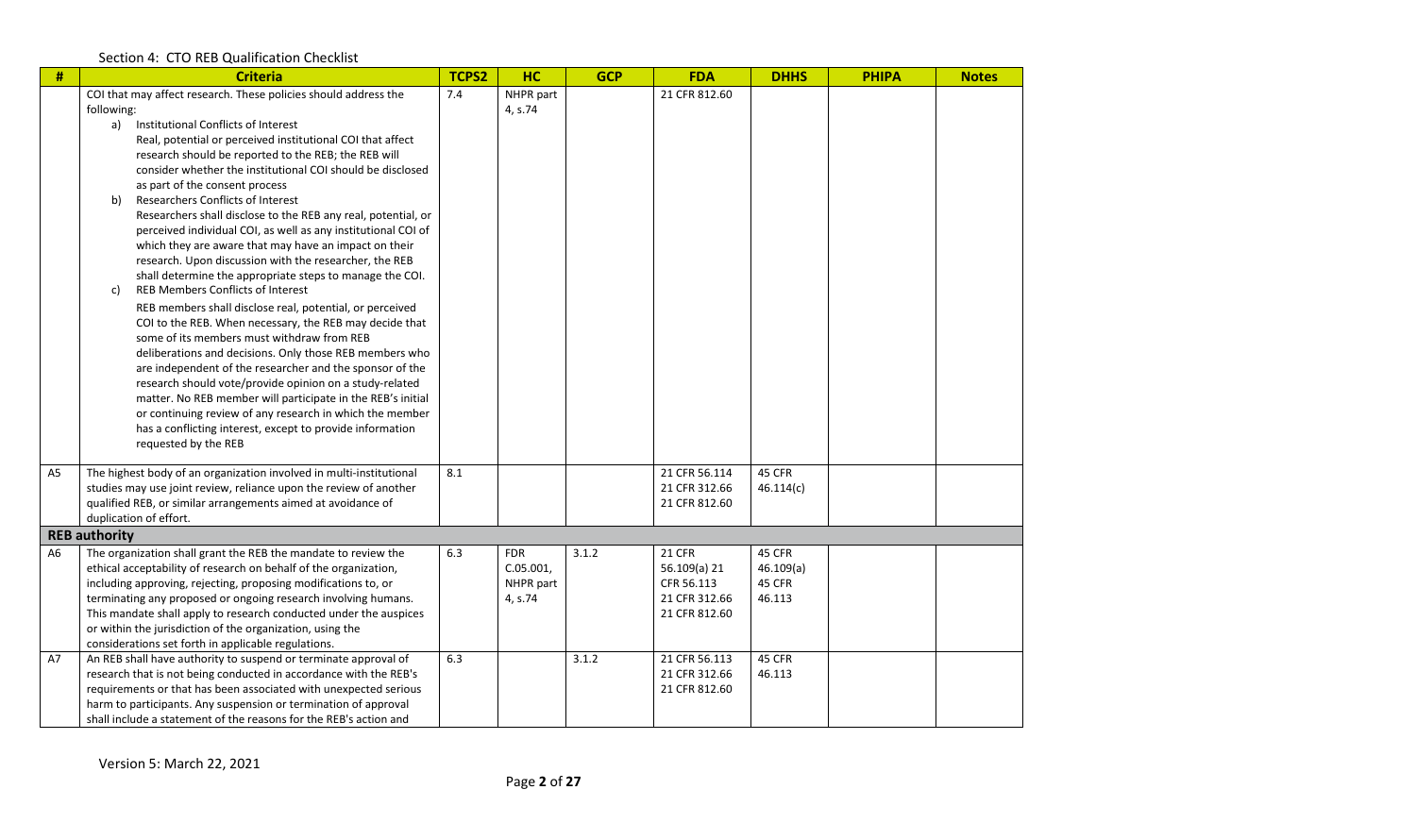| #              | <b>Criteria</b>                                                                                                                           | TCPS2 | <b>HC</b>  | <b>GCP</b> | <b>FDA</b>    | <b>DHHS</b> | <b>PHIPA</b> | <b>Notes</b> |
|----------------|-------------------------------------------------------------------------------------------------------------------------------------------|-------|------------|------------|---------------|-------------|--------------|--------------|
|                | shall be reported promptly to the researcher, appropriate                                                                                 |       |            |            |               |             |              |              |
|                | institutional officials, and the relevant regulatory authorities.                                                                         |       |            |            |               |             |              |              |
|                | SECTION B - REB Composition, appointment, and administrative support                                                                      |       |            |            |               |             |              |              |
| <b>General</b> |                                                                                                                                           |       |            |            |               |             |              |              |
| <b>B1</b>      | The REB should establish, document in writing, and follow its                                                                             | 6.4   |            | 3.3.1      |               |             |              |              |
|                | procedures when determining its composition (names and                                                                                    | 6.6   |            |            |               |             |              |              |
|                | qualifications of the members). In appointing REB members,                                                                                |       |            |            |               |             |              |              |
|                | organizations shall establish their terms to allow for continuity of                                                                      |       |            |            |               |             |              |              |
| <b>B2</b>      | the research ethics review process.<br>The REB should consist of a reasonable number of members, who                                      | 6.4   | <b>FDR</b> | 3.2.1      | <b>21 CFR</b> | 45 CFR      |              |              |
|                | collectively have the qualifications and experience to review and                                                                         | 6.7   | C.05.001   |            | 56.107(a) 21  | 46.107(a)   |              |              |
|                | evaluate the science, medical aspects, and ethics of the proposed                                                                         |       | NHPR part  |            | CFR 312.66    |             |              |              |
|                | research.                                                                                                                                 |       | 4, s.74    |            | 21 CFR 812.60 |             |              |              |
| B <sub>3</sub> | The REB shall be sufficiently qualified through the experience and                                                                        | 6.4   |            | 3.2.1      | <b>21 CFR</b> | 45 CFR      |              |              |
|                | expertise of its members, and the diversity of the members,                                                                               |       |            |            | 56.107(a) 21  | 46.107(a)   |              |              |
|                | including consideration of race, gender, cultural backgrounds, and                                                                        |       |            |            | CFR 312.66    |             |              |              |
|                | sensitivity to such issues as community attitudes, to promote                                                                             |       |            |            | 21 CFR 812.60 |             |              |              |
|                | respect for its advice and counsel in safeguarding the rights and                                                                         |       |            |            |               |             |              |              |
|                | welfare of human participants.                                                                                                            |       |            |            |               |             |              |              |
|                | <b>REB members</b>                                                                                                                        |       |            |            |               |             |              |              |
|                | See Table 1 for REB Membership requirements                                                                                               |       |            |            |               |             |              |              |
| <b>B4</b>      | An REB may appoint alternate members with qualifications<br>comparable to the primary member for whom they serve as an                    | 6.4   |            |            |               |             |              |              |
|                | alternate.                                                                                                                                |       |            |            |               |             |              |              |
| <b>B5</b>      | In appointing alternate, additional REB members, organizations                                                                            | 6.4   |            |            | <b>21 CFR</b> | 45 CFR      |              |              |
|                | should consider the qualifications and expertise their REBs require.                                                                      |       |            |            | 56.107(f) 21  | 46.107(e)   |              |              |
|                |                                                                                                                                           |       |            |            | CFR 312.66    |             |              |              |
|                |                                                                                                                                           |       |            |            | 21 CFR 812.60 |             |              |              |
| <b>B6</b>      | When the REB lacks the experience or expertise to conduct                                                                                 | 6.5   |            |            |               |             |              |              |
|                | competent ethics review of a particular research project, the REB                                                                         |       |            |            |               |             |              |              |
|                | shall seek the assistance of one or more ad hoc advisors. Ad hoc                                                                          |       |            |            |               |             |              |              |
|                | advisors shall not be voting members or participate in the decisions                                                                      |       |            |            |               |             |              |              |
|                | of the REB. An REB which regularly seeks recourse to ad hoc advisors                                                                      |       |            |            |               |             |              |              |
| <b>B7</b>      | in the same or similar disciplines should re-examine its composition.<br>Organizations should provide REB members with necessary training | 6.7   |            |            |               |             |              |              |
|                | opportunities to effectively review the ethical issues raised by                                                                          |       |            |            |               |             |              |              |
|                | research proposals that fall within the mandate of their REB.                                                                             |       |            |            |               |             |              |              |
|                | <b>REB Chair and Vice-Chair or equivalent</b>                                                                                             |       |            |            |               |             |              |              |
| B <sub>8</sub> | The REB Chair is responsible for ensuring that the REB review                                                                             | 6.8   |            | 3.3        |               |             |              |              |
|                | process conforms to all applicable regulatory requirements.                                                                               |       |            | 3.3.1      |               |             |              |              |
|                | <b>SECTION C - REB operating procedures</b>                                                                                               |       |            |            |               |             |              |              |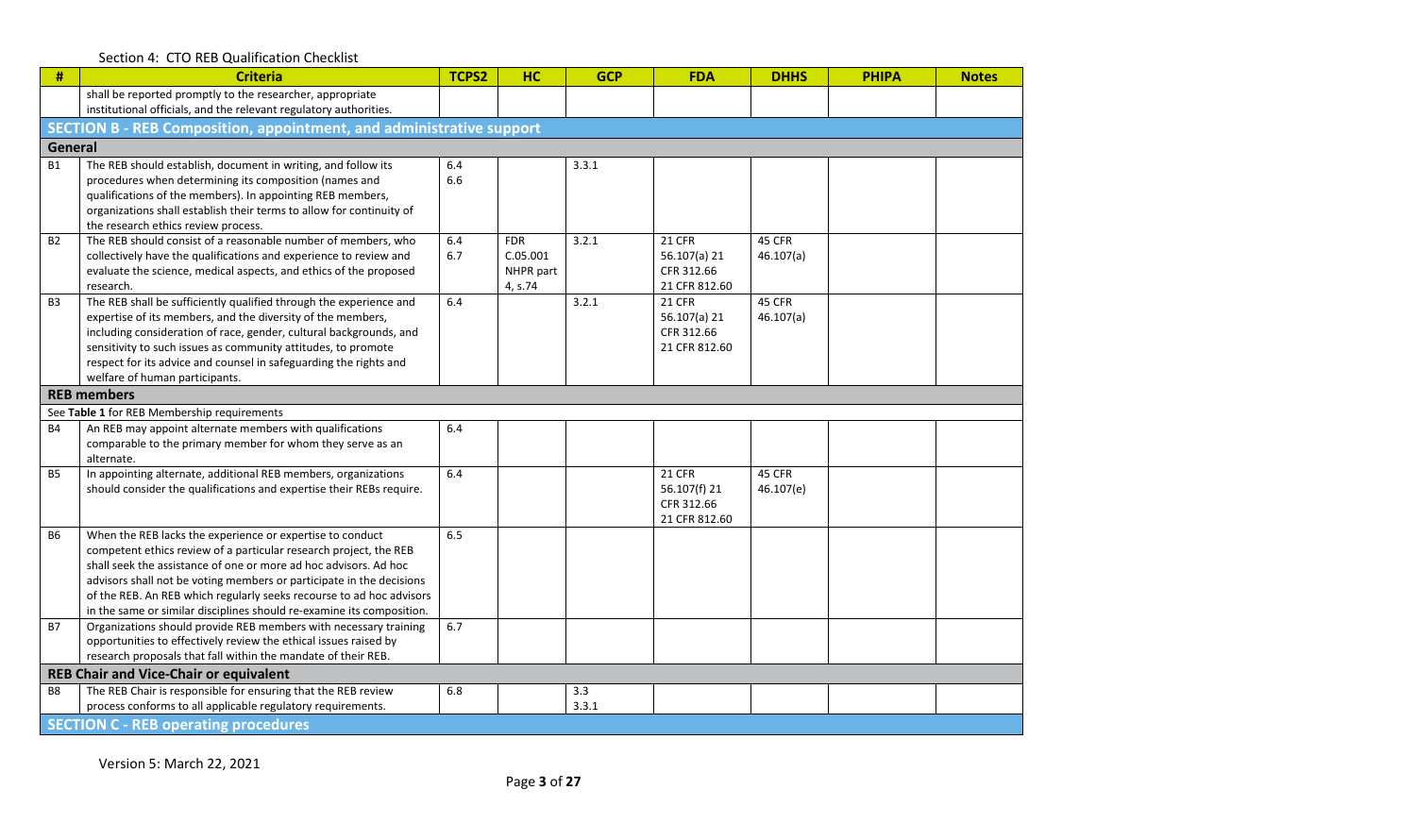| #              | <b>Criteria</b>                                                                                                                                                                                                                                                                                                                                                                                                                                                                                                                                                                                                                                                                                                                                                                                                                                                                                                                                                                                                                                    | <b>TCPS2</b>                                        | <b>HC</b>                     | <b>GCP</b>                                             | <b>FDA</b>                                                                                                                                                   | <b>DHHS</b>                                                                            | <b>PHIPA</b> | <b>Notes</b> |
|----------------|----------------------------------------------------------------------------------------------------------------------------------------------------------------------------------------------------------------------------------------------------------------------------------------------------------------------------------------------------------------------------------------------------------------------------------------------------------------------------------------------------------------------------------------------------------------------------------------------------------------------------------------------------------------------------------------------------------------------------------------------------------------------------------------------------------------------------------------------------------------------------------------------------------------------------------------------------------------------------------------------------------------------------------------------------|-----------------------------------------------------|-------------------------------|--------------------------------------------------------|--------------------------------------------------------------------------------------------------------------------------------------------------------------|----------------------------------------------------------------------------------------|--------------|--------------|
|                | <b>REB standard operating procedures</b>                                                                                                                                                                                                                                                                                                                                                                                                                                                                                                                                                                                                                                                                                                                                                                                                                                                                                                                                                                                                           |                                                     |                               |                                                        |                                                                                                                                                              |                                                                                        |              |              |
| C1             | The REB should perform its functions according to written operating<br>procedures, maintain written records of its activities and minutes of<br>its meetings, and comply with applicable regulatory requirement(s).<br>REB policies and procedures should be documented and inclusive of<br>the following:<br>composition of the REB;<br>a)<br>selection, appointment, renewal and removal of REB<br>b)<br>members, including the Chair<br>the process for decision making at REB meetings;<br>C)<br>d)<br>procedures for initial review, ongoing review, and<br>continuing review and criteria for REB ethical<br>acceptability, including review at a convened meeting of<br>the REB and delegated review;<br>communication with qualified researchers, research staff<br>e)<br>and other individuals as applicable<br>reporting of non-compliance of qualified researchers;<br>f)<br>document management and retention;<br>g)<br>requirements for handling unanticipated problems;<br>h)<br>requirements for reporting protocol deviations; and | $6.2$<br>6.6<br>6.10<br>6.12<br>6.17<br>6.21<br>7.3 |                               | 3.2.2<br>3.3<br>3.3.1<br>3.3.3<br>3.3.8(a)<br>3.3.9(c) | <b>21 CFR</b><br>$56.108(a)$ ,<br>$108(b)$ and<br>108(c)<br><b>21 CFR</b><br>56.115(a)(2)<br><b>21 CFR</b><br>56.115(a)(5)<br>21 CFR 312.66<br>21 CFR 812.60 | 45 CFR 46.<br>$108(a)(2)$ ,<br>(3), (4)<br>and 108(b)<br><b>45 CFR</b><br>46.115(a)(2) |              |              |
| C <sub>2</sub> | emergency preparedness.<br>The REB should establish a procedure which specifies that no<br>participant should be admitted to a study before the REB issues its<br>written approval/favourable opinion of the research.                                                                                                                                                                                                                                                                                                                                                                                                                                                                                                                                                                                                                                                                                                                                                                                                                             |                                                     |                               | 3.3.6                                                  |                                                                                                                                                              |                                                                                        |              |              |
|                | Standard operating procedures for REB operations during publicly declared emergencies                                                                                                                                                                                                                                                                                                                                                                                                                                                                                                                                                                                                                                                                                                                                                                                                                                                                                                                                                              |                                                     |                               |                                                        |                                                                                                                                                              |                                                                                        |              |              |
| C <sub>3</sub> | In collaboration with their researchers, organizations and their REBs<br>should develop preparedness plans for emergency research ethics<br>review. Research ethics review during publicly declared emergencies<br>may follow modified procedures and practices.                                                                                                                                                                                                                                                                                                                                                                                                                                                                                                                                                                                                                                                                                                                                                                                   | 6.21                                                |                               |                                                        |                                                                                                                                                              |                                                                                        |              |              |
| C <sub>4</sub> | REBs should give special care to requests for exceptions during<br>publicly declared emergencies.                                                                                                                                                                                                                                                                                                                                                                                                                                                                                                                                                                                                                                                                                                                                                                                                                                                                                                                                                  | 6.23                                                |                               |                                                        |                                                                                                                                                              |                                                                                        |              |              |
| C5             | Research ethics policies and procedures for emergencies take effect<br>once an emergency has been publicly declared. They should cease<br>to apply as soon as is feasible after the end of the publicly declared<br>emergency.                                                                                                                                                                                                                                                                                                                                                                                                                                                                                                                                                                                                                                                                                                                                                                                                                     | 6.22                                                |                               |                                                        |                                                                                                                                                              |                                                                                        |              |              |
|                | <b>Application procedures</b>                                                                                                                                                                                                                                                                                                                                                                                                                                                                                                                                                                                                                                                                                                                                                                                                                                                                                                                                                                                                                      |                                                     |                               |                                                        |                                                                                                                                                              |                                                                                        |              |              |
|                | See Table 3 for Submission requirements                                                                                                                                                                                                                                                                                                                                                                                                                                                                                                                                                                                                                                                                                                                                                                                                                                                                                                                                                                                                            |                                                     |                               |                                                        |                                                                                                                                                              |                                                                                        |              |              |
| C <sub>6</sub> | The REB may request more information than is outlined in Table 2<br>and Table 3 be given to participants when, in the judgment of the<br>REB, the additional information would add meaningfully to the<br>protection of the rights, safety and/or well-being of the participants.                                                                                                                                                                                                                                                                                                                                                                                                                                                                                                                                                                                                                                                                                                                                                                  |                                                     | <b>FDR</b><br>C.05.010<br>(d) | 3.1.2<br>3.1.5                                         | <b>21 CFR</b><br>56.109(b) 21<br>CFR 312.66<br>21 CFR 812.60                                                                                                 | 45 CFR<br>46.109(b)                                                                    |              |              |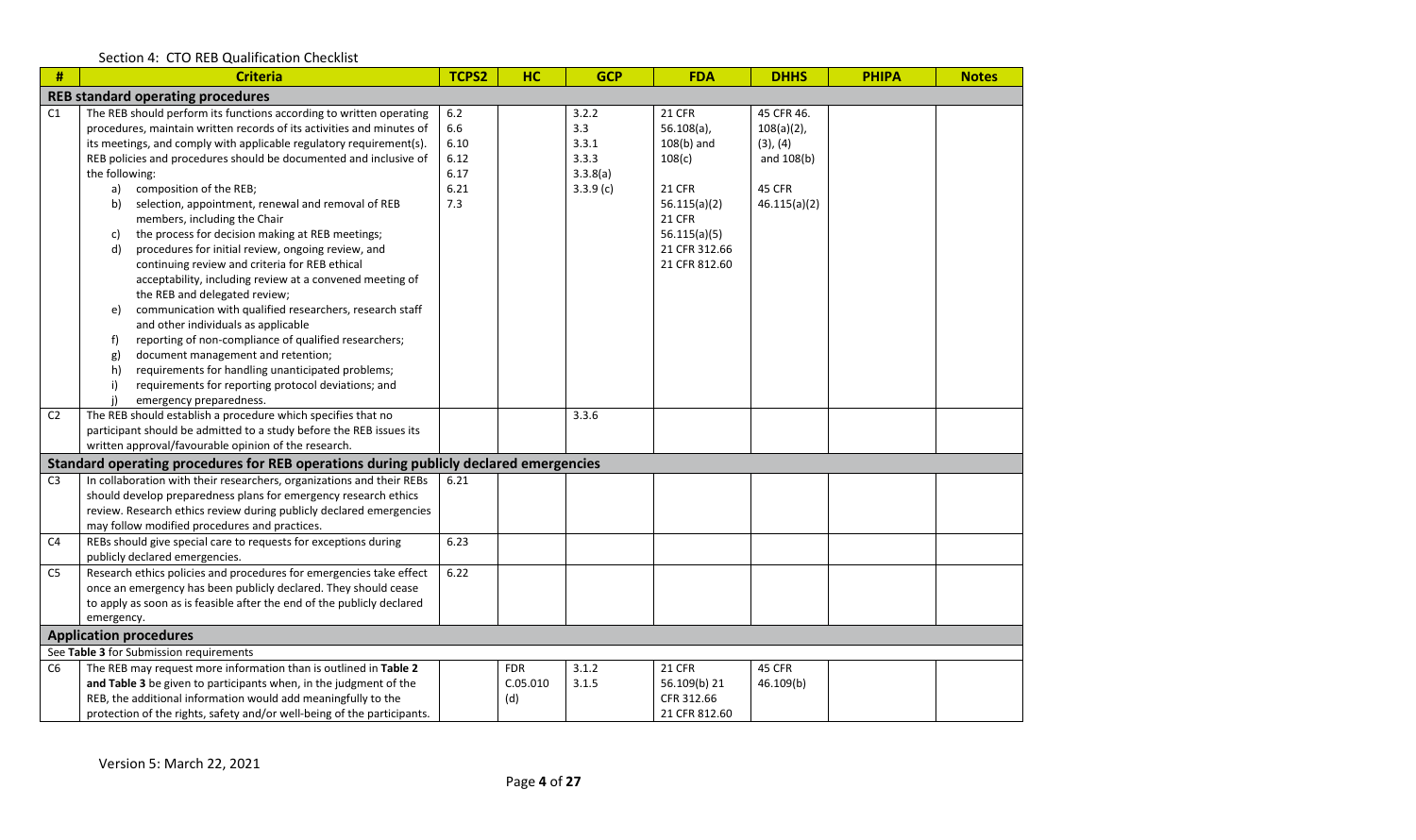| #              | <b>Criteria</b>                                                                                                                                                                                                                                                                                                                                                                                                                                                                                                                                                                                                                                                                    | TCPS2                                                              | <b>HC</b>                                             | <b>GCP</b>                                                    | <b>FDA</b>                                                                                                                                                                  | <b>DHHS</b>                                                                                                                 | <b>PHIPA</b>                                                                          | <b>Notes</b> |
|----------------|------------------------------------------------------------------------------------------------------------------------------------------------------------------------------------------------------------------------------------------------------------------------------------------------------------------------------------------------------------------------------------------------------------------------------------------------------------------------------------------------------------------------------------------------------------------------------------------------------------------------------------------------------------------------------------|--------------------------------------------------------------------|-------------------------------------------------------|---------------------------------------------------------------|-----------------------------------------------------------------------------------------------------------------------------------------------------------------------------|-----------------------------------------------------------------------------------------------------------------------------|---------------------------------------------------------------------------------------|--------------|
|                |                                                                                                                                                                                                                                                                                                                                                                                                                                                                                                                                                                                                                                                                                    |                                                                    | <b>NHPR</b>                                           |                                                               |                                                                                                                                                                             |                                                                                                                             |                                                                                       |              |
|                |                                                                                                                                                                                                                                                                                                                                                                                                                                                                                                                                                                                                                                                                                    |                                                                    | Part 4,<br>s.74(d)                                    |                                                               |                                                                                                                                                                             |                                                                                                                             |                                                                                       |              |
|                | <b>SECTION D - Ethics review processes</b>                                                                                                                                                                                                                                                                                                                                                                                                                                                                                                                                                                                                                                         |                                                                    |                                                       |                                                               |                                                                                                                                                                             |                                                                                                                             |                                                                                       |              |
|                | Requirements and criteria for ethics review                                                                                                                                                                                                                                                                                                                                                                                                                                                                                                                                                                                                                                        |                                                                    |                                                       |                                                               |                                                                                                                                                                             |                                                                                                                             |                                                                                       |              |
|                | See Table 2 for Informed Consent Elements                                                                                                                                                                                                                                                                                                                                                                                                                                                                                                                                                                                                                                          |                                                                    |                                                       |                                                               |                                                                                                                                                                             |                                                                                                                             |                                                                                       |              |
| D1             | As appropriate to the study and population, a letter of information<br>or consent form should be provided/made available to all<br>participants. Written consent in a signed statement from the<br>participant is a common means of demonstrating consent and in<br>some instances is mandatory. The procedures used to<br>document/capture informed consent should be documented unless<br>rationale has been provided by the researcher and REB approval<br>granted for a waiver/alteration in documenting active consent.                                                                                                                                                       | 3.12                                                               | <b>FDR</b><br>C.05.010<br>(h)<br>NHPR part<br>4, s.74 | 4.8.11                                                        | 21 CFR 50.27(a)<br><b>21 CFR</b><br>56.109(c) 21<br>CFR 312.66<br>21 CFR 812.60                                                                                             | 45 CFR<br>46.117(a)<br>45 CFR<br>46.117(c)(2)                                                                               |                                                                                       |              |
| D <sub>2</sub> | Where there are valid reasons for not recording consent in writing,<br>the procedures used to seek consent must be documented.<br>Where the protocol indicates that prior consent of the research<br>participant or the participant's appropriate representative is not<br>possible, the REB should determine that the proposed protocol<br>and/or other document(s) adequately addresses relevant ethical<br>concerns and meets applicable regulatory requirements for such<br>research (e.g., in emergency situations).                                                                                                                                                          | 3.2<br>3.7A<br>3.8<br>$(a-f)$<br>$3.9$ (a,b,<br>e)<br>3.10<br>10.3 | <b>FDR</b><br>C.05.010<br>NHPR part<br>4, s.74        | 2.9<br>3.1.6<br>3.1.7 4.8.12<br>4.8.13<br>4.8.14(e)<br>4.8.15 | 21 CFR 50.20<br>21 CFR 50.23<br>21 CFR 50.24<br>21 CFR 50.27<br><b>21 CFR</b><br>56.109(b) and<br>109(c)<br><b>21 CFR</b><br>56.111(a)(4)<br>21 CFR 312.66<br>21 CFR 812.60 | 45 CFR<br>46.101(i)<br>45 CFR<br>46.109(b)<br>and $109(c)$<br>45 CFR<br>46.111(a)(4)<br>45 CFR<br>46.116(e)<br>and $116(f)$ | 2004,<br>c. 3, Sched. A<br>$s.18(1)(a)$ ,<br>2004, c. 3, Sched.<br>A, s.44 (3)<br>(d) |              |
| D <sub>3</sub> | Waivers, deferred or verbal consent, and use of substitute decision<br>makers or translation, can only be approved by the REB.                                                                                                                                                                                                                                                                                                                                                                                                                                                                                                                                                     | 3.7A                                                               |                                                       |                                                               | <b>21 CFR</b><br>56.109(c) 21<br>CFR 312.66<br>21 CFR 812.60                                                                                                                | 45 CFR<br>46.109(c)                                                                                                         |                                                                                       |              |
| D <sub>4</sub> | The REB may approve research that involves an alteration to the<br>requirements of written informed consent (e.g., research that<br>waives the requirement to obtain the participant's consent) where<br>the REB is satisfied, and documents, that all of the following apply:<br>a) the research involves no more than minimal risk to the<br>participants;<br>b) the alteration to consent requirements is unlikely to adversely<br>affect the welfare of the participant;<br>c) it is impossible or impracticable to carry out the research and to<br>answer the research question properly, given the research design, if<br>the prior consent of the participant is required; | 3.7A<br>3.9<br>5.5A<br>5.5B<br>12.3A<br>12.3B                      |                                                       |                                                               | <b>21 CFR</b><br>56.109(c) and<br>109(d)<br>21 CFR 312.66<br>21 CFR 812.60                                                                                                  | 45 CFR<br>$46.116(d)$ ,<br>$116(e)$ and<br>116(f)                                                                           |                                                                                       |              |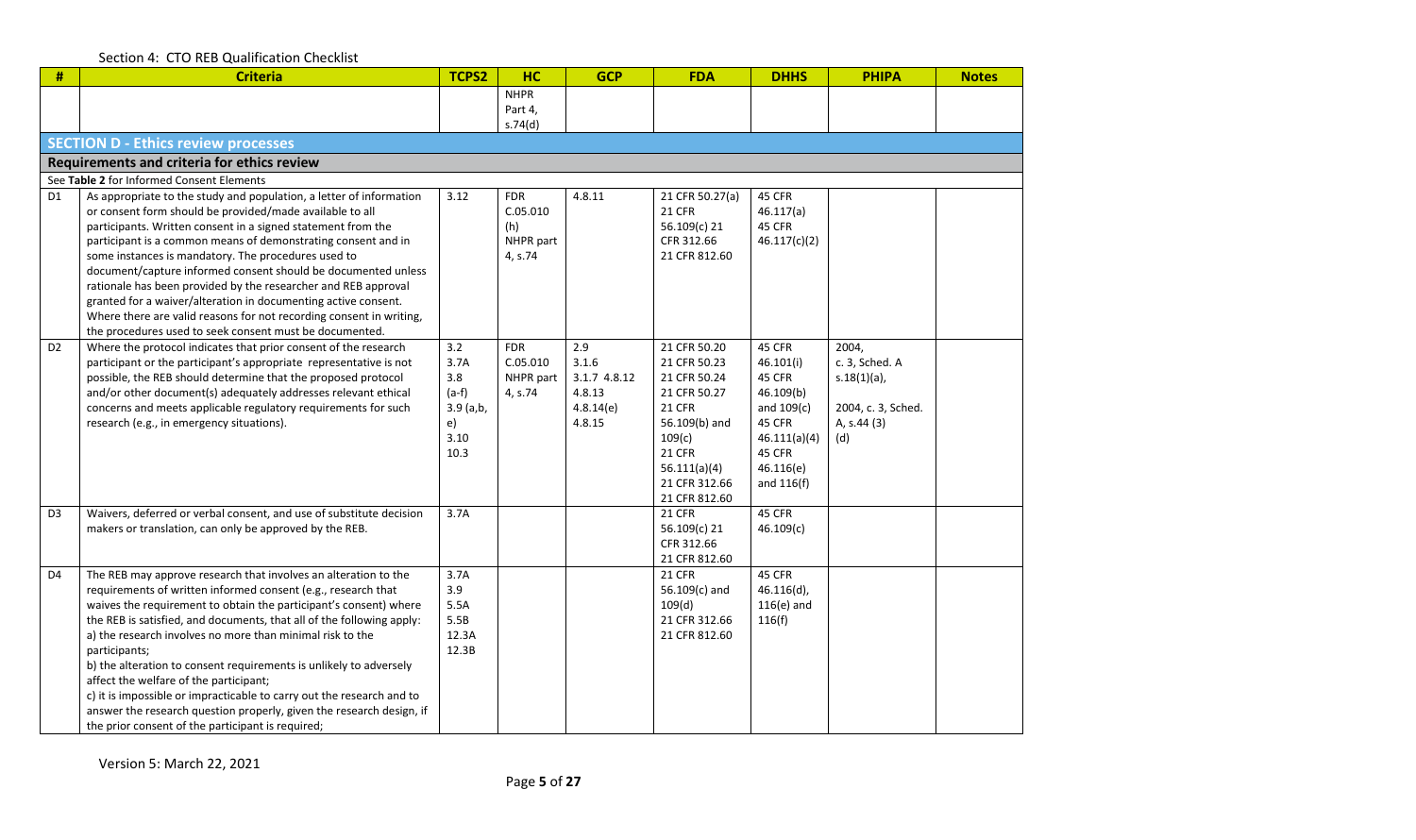| #              | <b>Criteria</b>                                                                                                                                                                                                                                                                                                                | <b>TCPS2</b> | HC                     | <b>GCP</b>     | <b>FDA</b>                     | <b>DHHS</b>            | <b>PHIPA</b> | <b>Notes</b> |
|----------------|--------------------------------------------------------------------------------------------------------------------------------------------------------------------------------------------------------------------------------------------------------------------------------------------------------------------------------|--------------|------------------------|----------------|--------------------------------|------------------------|--------------|--------------|
|                | d) in the case of a proposed alteration, the precise nature and<br>extent of any proposed alteration is defined, and<br>e) the plan to provide a debriefing (if any) which may also offer<br>participants the possibility of refusing consent and/or withdrawing<br>data and/or biological specimens is in accordance with the |              |                        |                |                                |                        |              |              |
|                | requirements                                                                                                                                                                                                                                                                                                                   |              |                        |                |                                |                        |              |              |
|                | The REB shall be satisfied that the necessary criteria have been met<br>when consent is waived for the secondary use of identifiable                                                                                                                                                                                           |              |                        |                |                                |                        |              |              |
|                | information, and secondary use of identifiable biological specimens                                                                                                                                                                                                                                                            |              |                        |                |                                |                        |              |              |
|                | (consent is not required for research that relies exclusively on<br>secondary use of non-identifiable information).                                                                                                                                                                                                            |              |                        |                |                                |                        |              |              |
| D <sub>5</sub> | Debriefing must be part of all research involving an alteration to<br>consent requirements whenever it is possible, practicable and                                                                                                                                                                                            | 3.7B         |                        |                |                                |                        |              |              |
|                | appropriate.<br>Participants in such research must have the opportunity to refuse                                                                                                                                                                                                                                              |              |                        |                |                                |                        |              |              |
|                | consent and request the withdrawal of their data and/or biological                                                                                                                                                                                                                                                             |              |                        |                |                                |                        |              |              |
| D <sub>6</sub> | specimens whenever possible, practicable and appropriate<br>The REB may find that for some or all participants, an exception                                                                                                                                                                                                   | 3.8          |                        | 2.2            | <b>21 CFR</b>                  |                        |              |              |
|                | from informed consent for emergency research is met. Subject to all                                                                                                                                                                                                                                                            |              |                        |                | 56.109(c) and                  |                        |              |              |
|                | applicable legal and regulatory requirements, research involving<br>medical emergencies shall be conducted only if it addresses the                                                                                                                                                                                            |              |                        |                | 109(d)<br>21 CFR 50.24         |                        |              |              |
|                | emergency needs of the individuals involved, and then only in                                                                                                                                                                                                                                                                  |              |                        |                | 21 CFR 312.66                  |                        |              |              |
|                | accordance with criteria established in advance of such research by<br>the REB. The REB may allow research that involves medical                                                                                                                                                                                               |              |                        |                | 21 CFR 812.60                  |                        |              |              |
|                | emergencies to be carried out without the consent of participants,                                                                                                                                                                                                                                                             |              |                        |                |                                |                        |              |              |
|                | or of their authorized third party, if all of the requirements apply.                                                                                                                                                                                                                                                          |              |                        |                |                                |                        |              |              |
| D7             | There should be written REB procedures to evaluate applications for<br>ethics review and determining whether research or changes to the                                                                                                                                                                                        | 6.12         | <b>FDR</b><br>C.05.010 | 3.2.2<br>3.3.3 | 21 CFR<br>56.108(a) and        | 45 CFR<br>46.108(a)(3) |              |              |
|                | research shall be reviewed at a convened meeting or by delegated                                                                                                                                                                                                                                                               |              | (c)                    | 3.3.5          | 108(b)                         | and 108(b)             |              |              |
|                | review, based on applicable regulations.                                                                                                                                                                                                                                                                                       |              | NHPR part              |                | <b>21 CFR</b><br>56.110(a) and | 45 CFR                 |              |              |
|                |                                                                                                                                                                                                                                                                                                                                |              | 4, s.74                |                | $110(b)(1)$ and                | 46.110(a)              |              |              |
|                |                                                                                                                                                                                                                                                                                                                                |              |                        |                | 110(b)(2)                      | and $(b)(1)$           |              |              |
|                |                                                                                                                                                                                                                                                                                                                                |              |                        |                | 21 CFR 312.66<br>21 CFR 812.60 | and<br>110(b)(2)       |              |              |
| D <sub>8</sub> | The REB should consider the qualifications of the researcher for the                                                                                                                                                                                                                                                           |              |                        | 3.1.3          |                                |                        |              |              |
|                | proposed study, as documented by a current curriculum vitae<br>and/or by any other relevant documentation the REB requests.                                                                                                                                                                                                    |              |                        |                |                                |                        |              |              |
| D <sub>9</sub> | During their review, the REB determines that risks to participants                                                                                                                                                                                                                                                             |              |                        | 2.2            | 21 CFR                         | 45 CFR                 |              |              |
|                | are minimized:                                                                                                                                                                                                                                                                                                                 |              |                        |                | 56.111(a)(1)                   | 46.111(a)(1)           |              |              |
|                |                                                                                                                                                                                                                                                                                                                                |              |                        |                | 21 CFR 312.66                  |                        |              |              |
|                |                                                                                                                                                                                                                                                                                                                                |              |                        |                | 21 CFR 812.60                  |                        |              |              |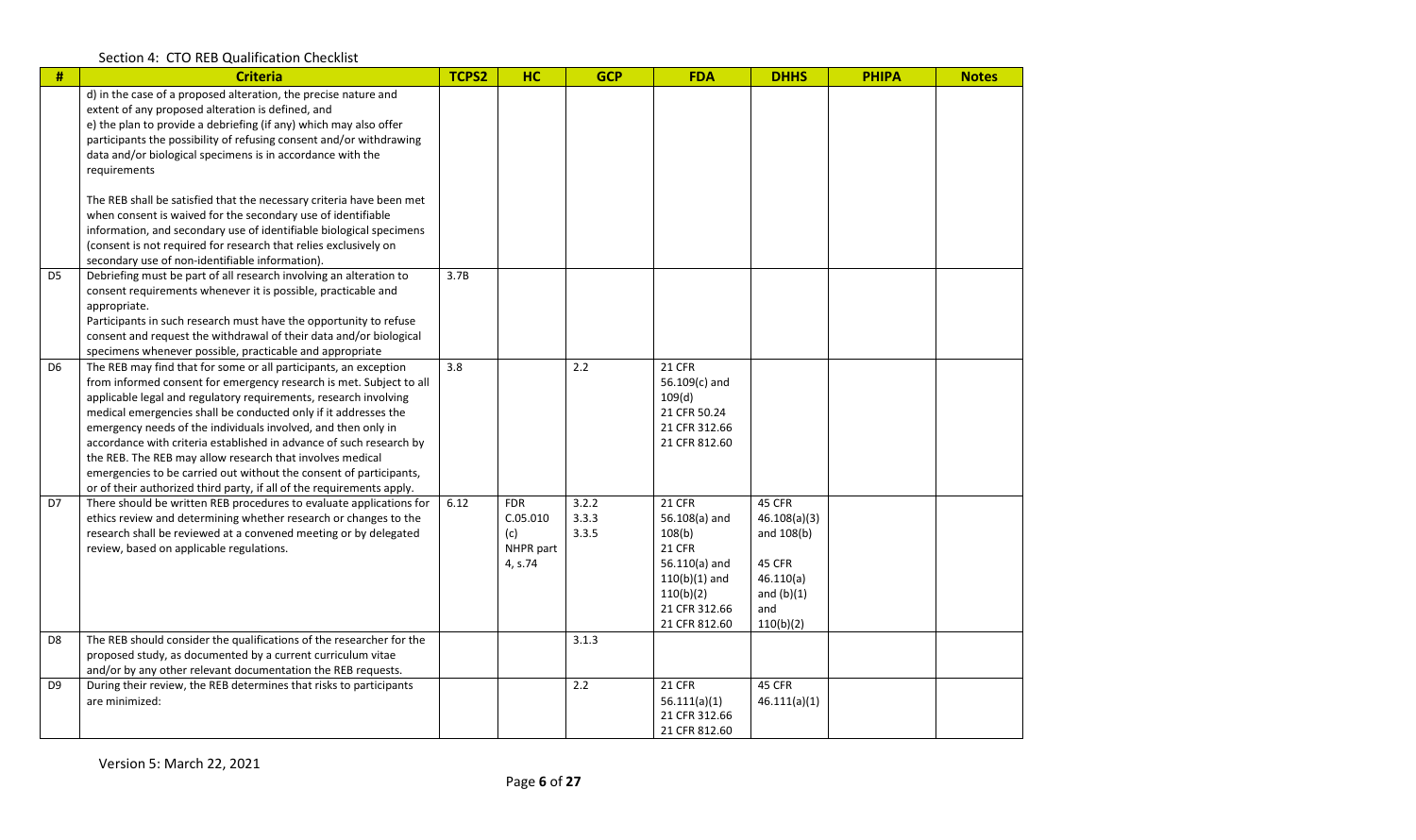| $\#$            | <b>Criteria</b>                                                                                                                                                                                                                                                                                                                                                                                                                                                                                                                                                                                                                                                                                                                                                              | TCPS2 | <b>HC</b> | <b>GCP</b> | <b>FDA</b>                                                                      | <b>DHHS</b>            | <b>PHIPA</b> | <b>Notes</b> |
|-----------------|------------------------------------------------------------------------------------------------------------------------------------------------------------------------------------------------------------------------------------------------------------------------------------------------------------------------------------------------------------------------------------------------------------------------------------------------------------------------------------------------------------------------------------------------------------------------------------------------------------------------------------------------------------------------------------------------------------------------------------------------------------------------------|-------|-----------|------------|---------------------------------------------------------------------------------|------------------------|--------------|--------------|
|                 | a) by using procedures which are consistent with sound research<br>design and which do not unnecessarily expose participants to risk;<br>and                                                                                                                                                                                                                                                                                                                                                                                                                                                                                                                                                                                                                                 |       |           |            |                                                                                 |                        |              |              |
|                 | b) whenever appropriate, by using procedures already being<br>performed on the participants for diagnostic or treatment purposes.                                                                                                                                                                                                                                                                                                                                                                                                                                                                                                                                                                                                                                            |       |           |            |                                                                                 |                        |              |              |
| D <sub>10</sub> | During their review, the REB determines that risks to participants<br>are reasonable in relation to anticipated benefits, if any, to<br>participants, and the importance of the knowledge that may be<br>expected to result. In evaluating risks and benefits, the REB should<br>consider only those risks and benefits that may result from the<br>research (as distinguished from risks and benefits of therapies that<br>participants would receive even if not participating in the research).<br>The REB should not consider possible long-range effects of applying<br>knowledge gained in the research (for example, the possible effects<br>of the research on public policy) as among those research risks that<br>fall within the purview of its responsibilities. |       |           | 2.2        | <b>21 CFR</b><br>56.111(a)(2)<br>21 CFR 312.66<br>21 CFR 812.60                 | 45 CFR<br>46.111(a)(2) |              |              |
| D11             | During their review, the REB determines that selection of<br>participants is equitable. In making this assessment the REB should<br>take into account the purposes of the research and the setting in<br>which the research will be conducted. REBs should be particularly<br>cognizant when circumstances may lead to vulnerability in the<br>context of research, as outlined in the applicable regulations.                                                                                                                                                                                                                                                                                                                                                               | 4.1   |           | 3.1.1      | 21 CFR<br>56.111(a)(3)<br>21 CFR 312.66<br>21 CFR 812.60                        | 45 CFR<br>46.111(a)(3) |              |              |
| D12             | Informed consent will be sought from each prospective participant<br>or the participant's appropriate representative, in accordance with<br>applicable regulations.                                                                                                                                                                                                                                                                                                                                                                                                                                                                                                                                                                                                          | 3.2   |           |            | 21 CFR<br>56.111(a)(4)<br>50 Subpart B<br>21 CFR 312.66<br>21 CFR 812.60        | 45 CFR<br>46.111(a)(4) |              |              |
| D13             | Informed consent will be appropriately documented, in accordance<br>with and to the extent required by applicable regulations.                                                                                                                                                                                                                                                                                                                                                                                                                                                                                                                                                                                                                                               |       |           |            | <b>21 CFR</b><br>56.111(a)(5)<br>21 CFR 50.27<br>21 CFR 312.66<br>21 CFR 812.60 | 45 CFR<br>46.111(a)(5) |              |              |
| D14             | The REB shall determine that the research plan makes adequate<br>provision for monitoring safety, efficacy/effectiveness (where<br>feasible) and validity) including:<br>a) how participant safety will be monitored and what actions<br>will be taken in the event of a threat to participant safety;<br>how intervention efficacy will be monitored (where<br>b)<br>feasible) and what actions will be taken if efficacy is found<br>to be greater than expected;<br>the criteria by which participants may be removed from a<br>c)<br>study for safety reasons;                                                                                                                                                                                                           | 11.6  |           |            | <b>21 CFR</b><br>56.111(a)(6)<br>21 CFR 312.66<br>21 CFR 812.60                 | 45 CFR<br>46.111(a)(6) |              |              |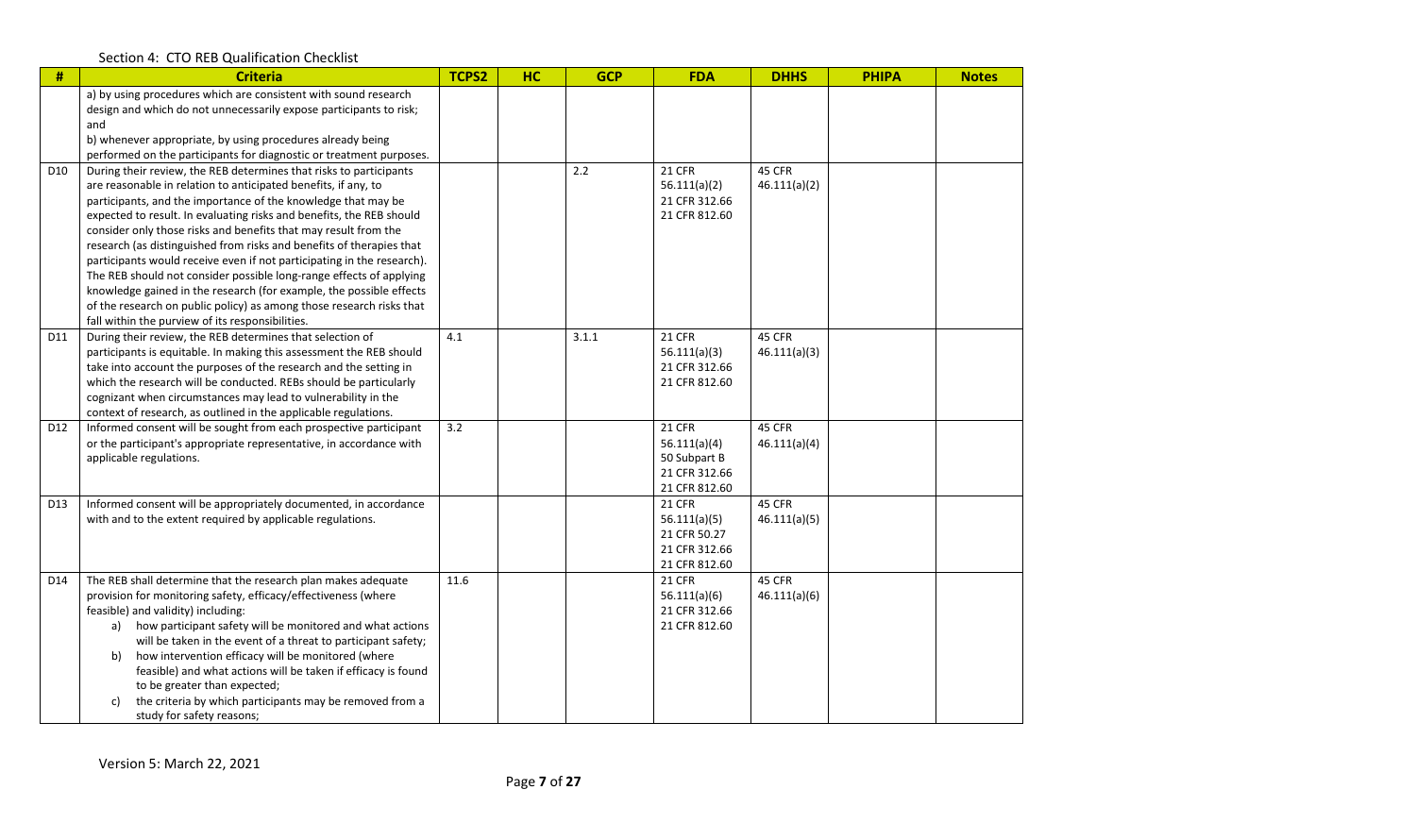| $\#$            | <b>Criteria</b>                                                                                                                                                                                                                                                                                                                                                                                                                                                                                                                                                                                                                                                                                                                                                                                                                                                                                                                                                                            | <b>TCPS2</b> | <b>HC</b> | <b>GCP</b>              | <b>FDA</b>                                               | <b>DHHS</b>            | <b>PHIPA</b> | <b>Notes</b> |
|-----------------|--------------------------------------------------------------------------------------------------------------------------------------------------------------------------------------------------------------------------------------------------------------------------------------------------------------------------------------------------------------------------------------------------------------------------------------------------------------------------------------------------------------------------------------------------------------------------------------------------------------------------------------------------------------------------------------------------------------------------------------------------------------------------------------------------------------------------------------------------------------------------------------------------------------------------------------------------------------------------------------------|--------------|-----------|-------------------------|----------------------------------------------------------|------------------------|--------------|--------------|
|                 | the study-wide stopping rules (if any) by which studies<br>d)<br>may be stopped or amended due to evidence of inferior<br>safety, superior efficacy or futility; and<br>the reporting procedure that will be followed to ensure<br>e)<br>any information relevant to participant welfare or consent<br>is reported clearly and in a timely fashion to the REB.                                                                                                                                                                                                                                                                                                                                                                                                                                                                                                                                                                                                                             |              |           |                         |                                                          |                        |              |              |
|                 | A data and safety monitoring plan may (but need not) include the<br>establishment of an independent DSMB.                                                                                                                                                                                                                                                                                                                                                                                                                                                                                                                                                                                                                                                                                                                                                                                                                                                                                  |              |           |                         |                                                          |                        |              |              |
| D <sub>15</sub> | The REB shall determine that there are adequate provisions to<br>protect the privacy of participants and to maintain the<br>confidentiality of data.                                                                                                                                                                                                                                                                                                                                                                                                                                                                                                                                                                                                                                                                                                                                                                                                                                       | 5.2<br>5.3   |           |                         | 21 CFR<br>56.111(a)(7)<br>21 CFR 312.66<br>21 CFR 812.60 | 45 CFR<br>46.111(a)(7) |              |              |
| D16             | When some or all of the participants, are likely to be vulnerable to<br>coercion or undue influence in the context of research, additional<br>safeguards have been included in the study to protect the rights and<br>welfare of these participants.                                                                                                                                                                                                                                                                                                                                                                                                                                                                                                                                                                                                                                                                                                                                       | 4.6<br>4.7   |           | 3.1.1                   | 21 CFR<br>56.111(b)                                      | 45 CFR<br>46.111(b)    |              |              |
| D17             | For research involving individuals that lack the capacity to provide<br>informed consent:<br>a) The researcher demonstrates that the research is being<br>carried out for the participant's direct benefit, or for the<br>benefit of other persons in the same category. If the<br>research does not have the potential for direct benefit to<br>the participant but only for the benefit of the other<br>persons in the same category, the researcher shall<br>demonstrate that the research will expose the participant<br>to only a minimal risk and minimal burden, and<br>demonstrate how the participant's welfare will be<br>protected throughout the participation in research; and<br>When authorization for participation was granted by an<br>b)<br>authorized third party, and a participant acquires or<br>regains capacity during the course of the research, the<br>researcher shall promptly seek the participant's consent as<br>a condition of continuing participation. | 3.9<br>4.6   |           | 3.1.1                   |                                                          |                        |              |              |
| D18             | In order to approve research in which some or all of the participants<br>are children, an REB must determine that all research is in compliance<br>with applicable regulations.                                                                                                                                                                                                                                                                                                                                                                                                                                                                                                                                                                                                                                                                                                                                                                                                            |              |           |                         | 21 CFR 50<br>Subpart D                                   | 21 CFR 46<br>Subpart D |              |              |
| D19             | The REB should review the:<br>Amount and method of payment to participants to assure<br>a)<br>that neither presents problems of coercion or undue<br>influence:<br>Payments to a participant should be prorated and not<br>b)<br>contingent on completion of the study;                                                                                                                                                                                                                                                                                                                                                                                                                                                                                                                                                                                                                                                                                                                    |              |           | 3.1.2<br>3.1.8<br>3.1.9 |                                                          |                        |              |              |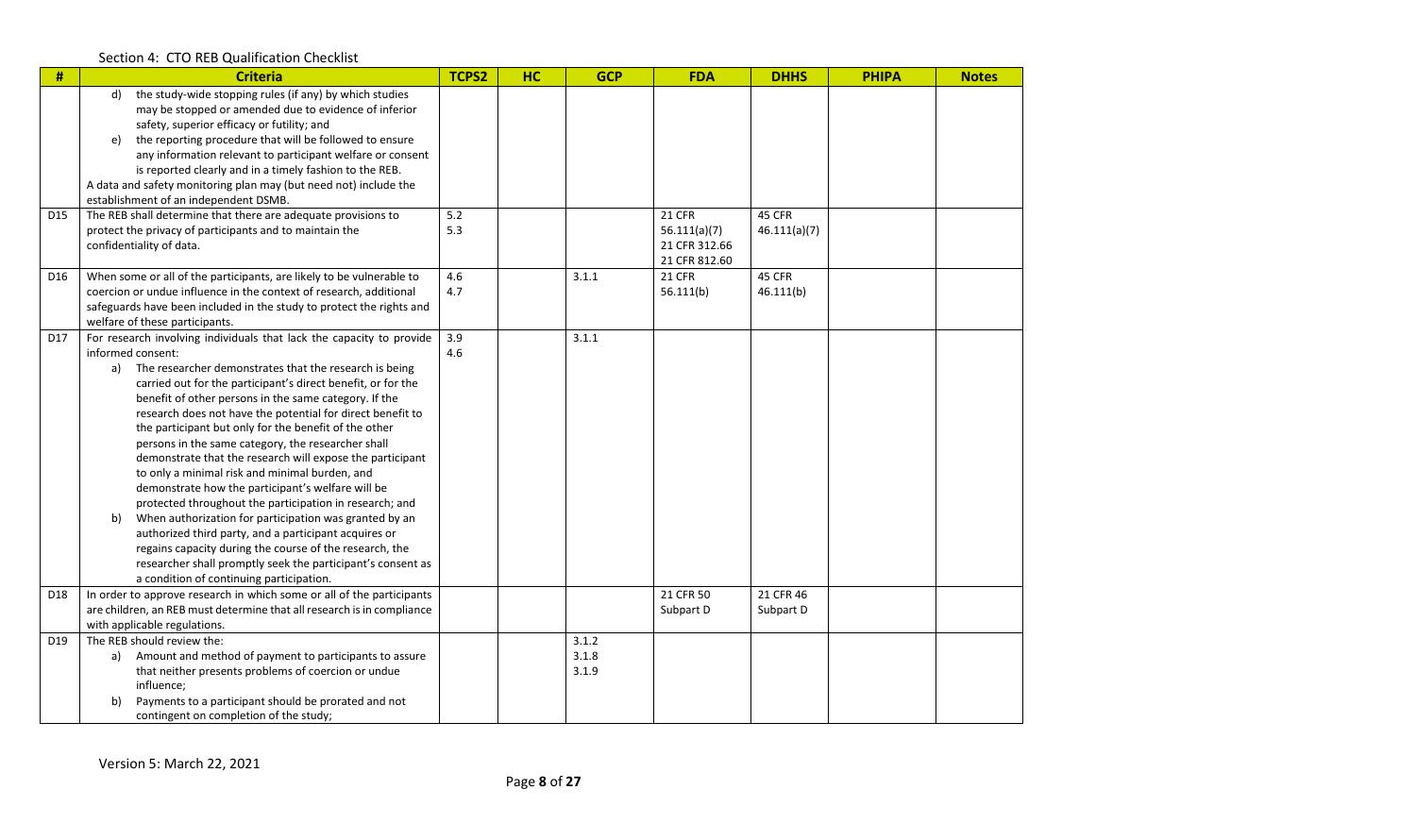| #               | <b>Criteria</b>                                                                                                                                                                                                                                                                                                                                                                                                                                                                                 | TCPS2 | <b>HC</b>                                                      | <b>GCP</b>              | <b>FDA</b>                                                                                | <b>DHHS</b>                                              | <b>PHIPA</b>                       | <b>Notes</b> |
|-----------------|-------------------------------------------------------------------------------------------------------------------------------------------------------------------------------------------------------------------------------------------------------------------------------------------------------------------------------------------------------------------------------------------------------------------------------------------------------------------------------------------------|-------|----------------------------------------------------------------|-------------------------|-------------------------------------------------------------------------------------------|----------------------------------------------------------|------------------------------------|--------------|
|                 | Information regarding payment to participants, including<br>c)<br>the methods, amounts, schedule of payment to research<br>participants, is set forth in the written informed consent<br>form and any other written information to be provided to<br>participants; and<br>d) The way payment will be prorated should be specified.                                                                                                                                                              |       |                                                                |                         |                                                                                           |                                                          |                                    |              |
| D20             | The confidentiality of records that could identify participants should<br>be protected, respecting the privacy and confidentiality rules in<br>accordance with the applicable regulatory requirement(s).                                                                                                                                                                                                                                                                                        | 5.7   |                                                                | 2.114.8.10(0)           | 21 CFR<br>56.111(a)(7)<br>21 CFR 312.66<br>21 CFR 812.60                                  | 45 CFR<br>46.111(a)(7)                                   | 2004, c. 3, Sched.<br>A, s. 44 (3) |              |
|                 | Review at a convened meeting of the REB                                                                                                                                                                                                                                                                                                                                                                                                                                                         |       |                                                                |                         |                                                                                           |                                                          |                                    |              |
| D <sub>21</sub> | REB shall have a procedure for scheduling, notifying its members of,<br>and conducting its meetings. REBs shall have regular meetings to<br>discharge their responsibilities, and shall normally meet face to face<br>to review proposed research that is not assigned to delegated review.                                                                                                                                                                                                     | 6.10  | <b>FDR</b><br>C.05.010(c)<br>NHPR Part<br>4, s.74              | 3.3.2<br>3.3.3<br>3.3.5 | <b>21 CFR</b><br>56.108(c) 21<br>CFR 312.66<br>21 CFR 812.60                              | 45 CFR<br>46.108(b)                                      |                                    |              |
| D22             | REB shall have a process for proportionate approach to research<br>ethics review. The selection of the level of REB review shall be<br>determined by the level of foreseeable risks to participants: the lower<br>the level of risk, the lower the level of scrutiny (delegated review);<br>the higher the level of risk, the higher the level of scrutiny (full board<br>review).<br>The mechanism and procedures related to delegation of the conduct<br>of the review should be made public. | 6.12  | <b>FDR</b><br>C.05.010(c)<br><b>NHPR</b><br>Part<br>4,<br>s.74 | 3.3.5                   | 21 CFR<br>56.108(c) 21<br>CFR 56.110(a)<br>and $110(b)$<br>21 CFR 312.66<br>21 CFR 812.60 | 45 CFR<br>46.108(b)<br>45 CFR<br>46.110(a)<br>and 110(b) |                                    |              |
| D <sub>23</sub> | The REB should review a proposed study within a reasonable time and<br>document its views in writing, clearly identifying the study, the<br>documents reviewed and the dates for the following:<br>approval/favourable opinion;<br>a)<br>modifications required prior to its approval/favourable<br>b)<br>opinion;<br>disapproval/negative opinion; and<br>c)<br>termination/suspension of any prior approval/favourable<br>d)<br>opinion.                                                      | 6.13  | <b>FDR</b><br>C.05.010(c)<br>) NHPR<br>part 4,<br>s.74         | 3.1.2                   | 21 CFR<br>56.109(e) 21<br>CFR 312.66<br>21 CFR 812.60                                     | 45 CFR<br>46.109(d)                                      |                                    |              |
| D24             | REB meeting dates and submission deadlines should be published in<br>such a way as to give sufficient notice to members and applicants.                                                                                                                                                                                                                                                                                                                                                         |       |                                                                | 3.3.2                   |                                                                                           |                                                          |                                    |              |
| D25             | Remote participation during convened meetings is allowed during<br>emergencies and when necessary.                                                                                                                                                                                                                                                                                                                                                                                              | 6.10  |                                                                |                         |                                                                                           |                                                          |                                    |              |
| D <sub>26</sub> | An REB should make its decisions at announced meetings at which at<br>least a quorum, as stipulated in its written operating procedures, is<br>present. An REB must have quorum rules that meet the minimum<br>requirements of membership representation.                                                                                                                                                                                                                                       | 6.9   | <b>FDR</b><br>C.05.010(c)<br><b>NHPR</b><br>4,<br>part<br>s.74 | 3.2.3                   | 21 CFR<br>56.108(c) 21<br>CFR 312.66<br>21 CFR 812.60                                     | 45 CFR<br>46.108(b)                                      |                                    |              |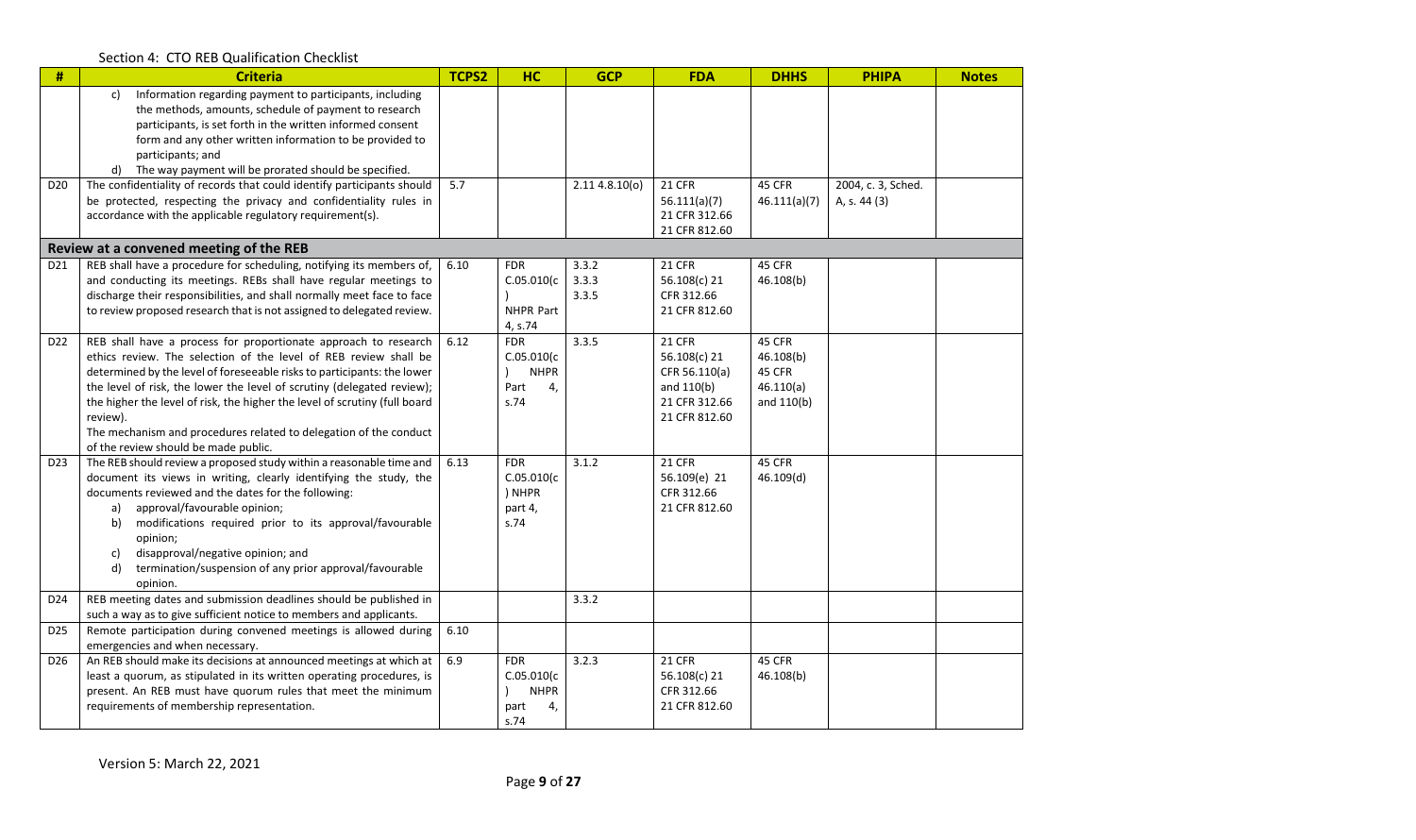| $\#$            | <b>Criteria</b>                                                                                                                                                                                                                                                                                                                                                                                                                                                                                                                                                                                                                                                | TCPS2 | HC                                             | <b>GCP</b>     | <b>FDA</b>                                                                                      | <b>DHHS</b>                               | <b>PHIPA</b> | <b>Notes</b> |
|-----------------|----------------------------------------------------------------------------------------------------------------------------------------------------------------------------------------------------------------------------------------------------------------------------------------------------------------------------------------------------------------------------------------------------------------------------------------------------------------------------------------------------------------------------------------------------------------------------------------------------------------------------------------------------------------|-------|------------------------------------------------|----------------|-------------------------------------------------------------------------------------------------|-------------------------------------------|--------------|--------------|
| D <sub>27</sub> | When there is less than full attendance, decisions requiring full<br>review should be adopted only when the members in attendance at<br>that meeting have the specific expertise, relevant competence and<br>knowledge necessary to provide an adequate research ethics review<br>of the proposals under consideration.                                                                                                                                                                                                                                                                                                                                        | 6.9   |                                                |                |                                                                                                 |                                           |              |              |
| D <sub>28</sub> | Only members who participate in the REB review and discussion<br>should vote/provide their opinion and/or advice.                                                                                                                                                                                                                                                                                                                                                                                                                                                                                                                                              |       |                                                | 3.2.4          |                                                                                                 |                                           |              |              |
| D <sub>29</sub> | Applicants or qualified researchers are allowed to attend REB<br>meetings or provide information for the purpose of helping its<br>members understand the application. They must not be present<br>when the REB discusses its decision, reaches consensus or votes on<br>the application.                                                                                                                                                                                                                                                                                                                                                                      | 6.13  | <b>FDR</b><br>C.05.010<br>NHPR part<br>4, s.74 | 3.2.5          | 21 CFR<br>56.107(f) 21<br>CFR 312.66<br>21 CFR 812.60                                           | 45 CFR<br>46.107(e)                       |              |              |
| D30             | An REB may invite individuals with competence in special areas to<br>assist in the review of complex issues which require expertise<br>beyond or in addition to that available on the REB. These individuals<br>may not vote with the REB.                                                                                                                                                                                                                                                                                                                                                                                                                     | 6.5   |                                                | 3.2.6          | 21 CFR<br>56.107(f) 21<br>CFR 312.66<br>21 CFR 812.                                             | 45 CFR<br>46.107(e)                       |              |              |
| D31             | REB shall have delegated review procedures for certain kinds of<br>research involving no more than minimal risk, and for minor changes<br>in approved research.                                                                                                                                                                                                                                                                                                                                                                                                                                                                                                | 6.12  | <b>FDR</b><br>C.05.010<br>NHPR part<br>4, s.74 | 3.3.5          | 21 CFR 56.110<br>$(a)$ and $110(b)$<br>$(1)$ and<br>110(b)(2)<br>21 CFR 312.66<br>21 CFR 812.60 | 45 CFR<br>46.110(a)<br>and<br>110(b)(1,2) |              |              |
| D32             | An REB may use the delegated review procedure to review either or<br>both of the following:<br>Some or all of the research is a type of research which is<br>a)<br>approved by authorities to be reviewed through delegated<br>review, and found by the reviewer(s) to involve no more<br>than minimal risk; and/or<br>minor changes in previously approved research during the<br>b)<br>period (of 1 year or less) for which approval is authorized.                                                                                                                                                                                                          | 6.12  | <b>FDR</b><br>C.05.010<br>NHPR part<br>4, s.74 | 3.1.4<br>3.3.5 | 21 CFR<br>56.110(b) 21<br>CFR 312.66<br>21 CFR 812.60                                           | 45 CFR<br>46.110(b)                       |              |              |
| D33             | Under a delegated review procedure, the review may be carried out<br>by the REB chairperson or by one or more experienced reviewers<br>designated by the REB chairperson from among the members of the<br>REB. In reviewing the research, the reviewers may exercise all of the<br>authorities of the REB (approve the applications, require<br>modification, request clarification or further information, or refer<br>the application for review at the convened meeting) except that the<br>reviewers may not disapprove the research. A research activity may<br>be disapproved only after review in accordance with a non-<br>delegated review procedure. | 6.12  | <b>FDR</b><br>C.05.010<br>NHPR part<br>4, s.74 | 3.3.5          | <b>21 CFR</b><br>56.110(b) 21<br>CFR 312.66<br>21 CFR 812.60                                    | 45 CFR<br>46.110(b)                       |              |              |
| D34             | Each REB which uses a delegated review procedure shall adopt a<br>method for keeping all members advised of research proposals<br>which have been approved under the procedure.                                                                                                                                                                                                                                                                                                                                                                                                                                                                                | 6.12  |                                                |                | 21 CFR<br>56.110(c) 21<br>CFR 312.66                                                            | 45 CFR<br>46.110(c)                       |              |              |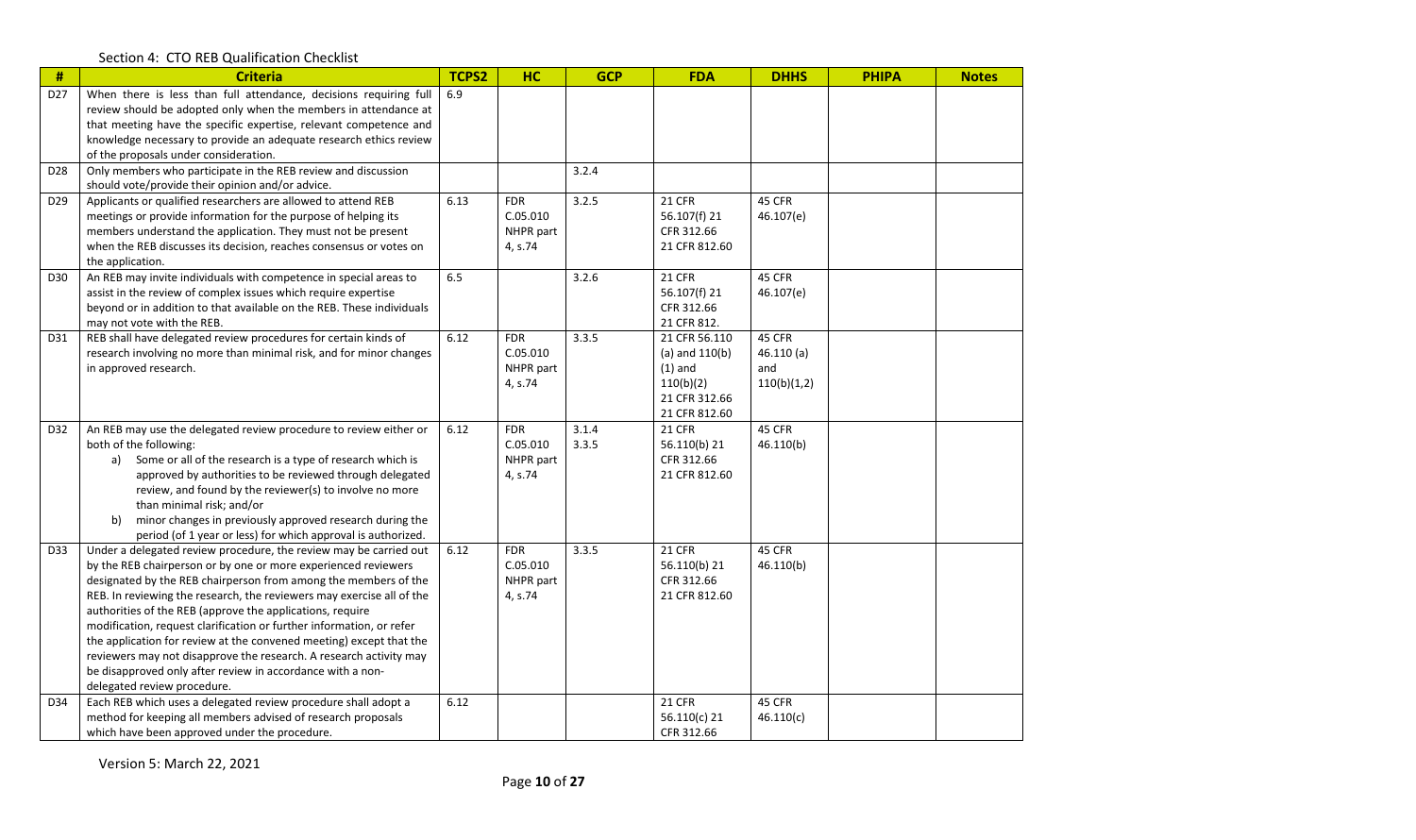| #              | <b>Criteria</b>                                                                                                                                                                                                                                                                                                                                                                                                                                                                                         | <b>TCPS2</b> | <b>HC</b>                                      | <b>GCP</b>                | <b>FDA</b>                                                                                    | <b>DHHS</b>                                                               | <b>PHIPA</b>                        | <b>Notes</b> |
|----------------|---------------------------------------------------------------------------------------------------------------------------------------------------------------------------------------------------------------------------------------------------------------------------------------------------------------------------------------------------------------------------------------------------------------------------------------------------------------------------------------------------------|--------------|------------------------------------------------|---------------------------|-----------------------------------------------------------------------------------------------|---------------------------------------------------------------------------|-------------------------------------|--------------|
|                |                                                                                                                                                                                                                                                                                                                                                                                                                                                                                                         |              |                                                |                           | 21 CFR 812.60                                                                                 |                                                                           |                                     |              |
|                | <b>Notification of REB decision</b>                                                                                                                                                                                                                                                                                                                                                                                                                                                                     |              |                                                |                           |                                                                                               |                                                                           |                                     |              |
| D35            | REB has a procedure to promptly notify in writing the<br>researcher/organization concerning:<br>Its study-related decisions/opinions;<br>a)<br>The reasons for its decisions/opinions;<br>b)<br>Procedures for appeal of its decisions/opinions; and<br>c)<br>Suspension or termination.<br>d)                                                                                                                                                                                                          | 6.13         | <b>FDR</b><br>C.05.010<br>NHPR part<br>4, s.74 | 3.3.9                     | <b>21 CFR</b><br>56.108(b)(3)<br><b>21 CFR</b><br>56.109(e) 21<br>CFR 312.66<br>21 CFR 812.60 | 45 CFR<br>46.108(a)(3)<br>(i) and<br>108(a)(4)(ii)<br>45 CFR<br>46.109(d) | 2004,<br>c. 3, Sched. A,<br>S.44(4) |              |
| D36            | At the request of the applicant, the REB should provide<br>a copy of the REB membership roster documenting that the REB is<br>constituted in agreement with applicable regulations.                                                                                                                                                                                                                                                                                                                     |              |                                                | 3.4<br>8.2.8              |                                                                                               |                                                                           |                                     |              |
|                | <b>SECTION E - Ongoing review</b>                                                                                                                                                                                                                                                                                                                                                                                                                                                                       |              |                                                |                           |                                                                                               |                                                                           |                                     |              |
| E1             | The REB of Record shall, subject to jurisdictional or collaboration<br>agreements, ensure ongoing review of the studies that it has<br>reviewed and approved in accordance with applicable regulations.                                                                                                                                                                                                                                                                                                 | 6.15<br>6.16 |                                                | 3.1.4<br>3.3.3            | <b>21 CFR</b><br>56.108(a)(1)<br>21 CFR 312.66<br>21 CFR 812.60                               | 45 CFR<br>46.108(a)(3)<br>(i)                                             |                                     |              |
| E <sub>2</sub> | The REB shall have authority to review any study documentation for<br>compliance and observe or have a third party observe the consent<br>process and the research.                                                                                                                                                                                                                                                                                                                                     |              |                                                | 4.9.7                     | <b>21 CFR</b><br>56.109(f) 21<br>CFR 312.66<br>21 CFR 812.60                                  | 45 CFR<br>46.109(g)                                                       |                                     |              |
| E <sub>3</sub> | The REB should have a procedure for ensuring the prompt reporting<br>of changes in research activity. Changes in approved research,<br>during the period for which REB approval has already been given,<br>may not be initiated without REB review and approval, except where<br>necessary to eliminate apparent immediate hazards to the human<br>participants, or change(s) involving only logistical or administrative<br>aspects of the study (e.g., change of monitor(s), telephone<br>number(s)). | 6.16         |                                                | 3.3.7                     | <b>21 CFR</b><br>56.108(a)(3)<br>and $108(a)(4)$<br>21 CFR 312.66<br>21 CFR 812.60            | 45 CFR 46.<br>108(a)(3)(iii)                                              |                                     |              |
| E <sub>4</sub> | REB shall have a procedure to provide delegated review and<br>approval/favourable opinion of minor change(s) in ongoing studies<br>that have the approval/favourable opinion of the REB.                                                                                                                                                                                                                                                                                                                | 6.12         |                                                | 3.3.5                     |                                                                                               |                                                                           |                                     |              |
| E <sub>5</sub> | REB should have procedures for specifying that the researcher<br>should promptly report to the REB, and if applicable, organization<br>and agencies:<br>Deviations from, or changes of, the protocol to eliminate<br>a)<br>immediate hazards to the research participants;<br>Changes increasing the risk to participants and/or<br>b)<br>affecting significantly the conduct of the study;<br>All adverse drug reactions (ADRs) that are both serious<br>c)<br>and unexpected;                         | 6.15<br>11.8 |                                                | 3.3.8<br>4.12.1<br>4.12.2 | <b>21 CFR</b><br>56.108(b) 21<br>CFR 312.66<br>21 CFR 812.60                                  | 45 CFR 46.<br>108(a)(3)(iii)<br>and<br>108)(a)(4)                         |                                     |              |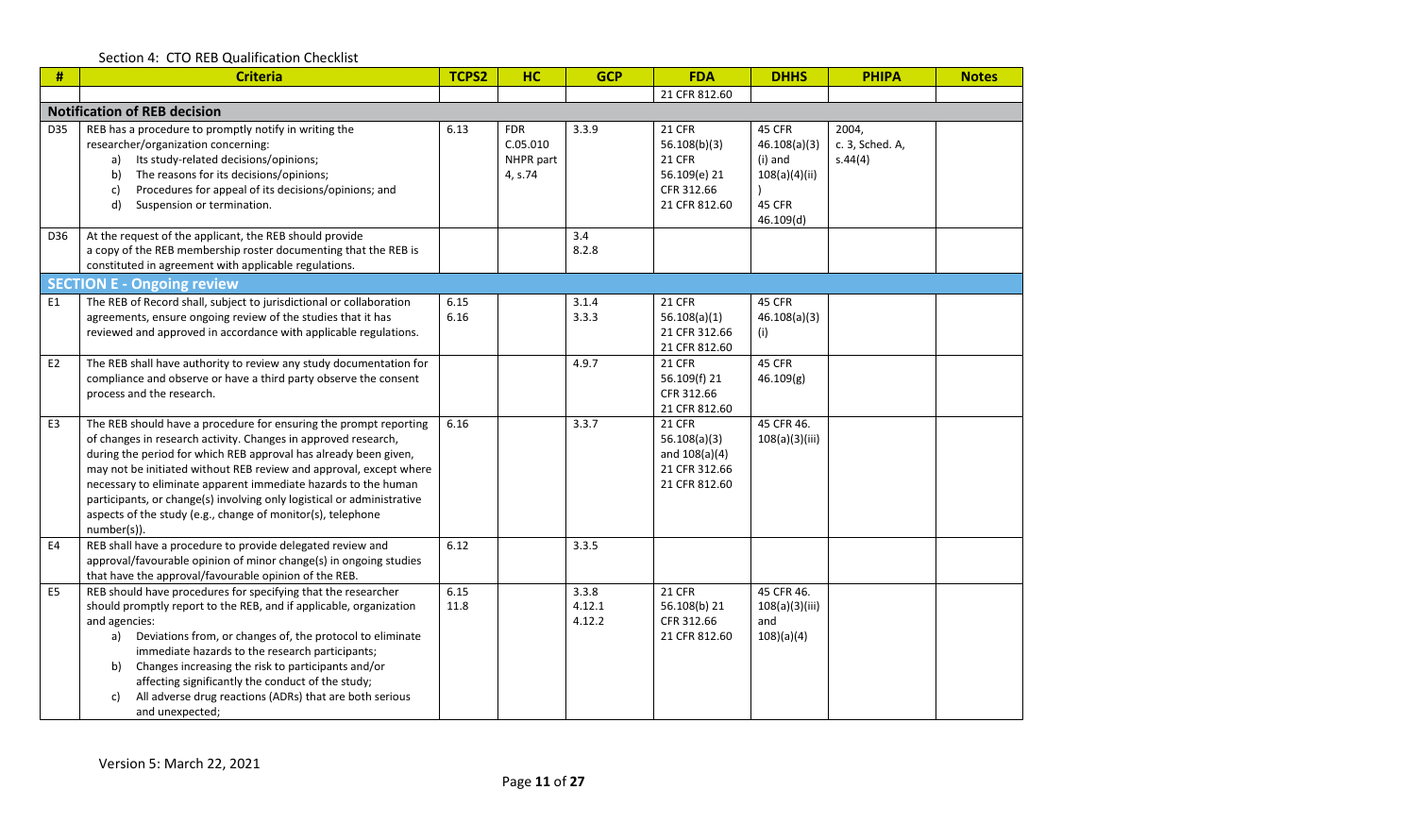| $\#$           | <b>Criteria</b>                                                                                                     | <b>TCPS2</b> | HC | <b>GCP</b> | <b>FDA</b>                     | <b>DHHS</b>  | <b>PHIPA</b> | <b>Notes</b> |
|----------------|---------------------------------------------------------------------------------------------------------------------|--------------|----|------------|--------------------------------|--------------|--------------|--------------|
|                | New information that may affect adversely the safety of<br>d)                                                       |              |    |            |                                |              |              |              |
|                | the participants or the conduct of the study;                                                                       |              |    |            |                                |              |              |              |
|                | Any unanticipated problems involving risks to human<br>e)                                                           |              |    |            |                                |              |              |              |
|                | participants or others;<br>f                                                                                        |              |    |            |                                |              |              |              |
|                | Any instance of serious or continuing noncompliance with<br>these regulations or the requirements or determinations |              |    |            |                                |              |              |              |
|                | of the REB;                                                                                                         |              |    |            |                                |              |              |              |
|                | Any suspension or termination of REB approval;<br>g)                                                                |              |    |            |                                |              |              |              |
|                | Any discontinuation, termination or suspension of the<br>h)                                                         |              |    |            |                                |              |              |              |
|                | study.                                                                                                              |              |    |            |                                |              |              |              |
| E6             | Researchers shall report to the REB any unanticipated issue or event                                                | 6.15         |    |            | 21 CFR                         | 45 CFR 46.   |              |              |
|                | that may increase the level of risk to participants or has other ethical                                            | 11.9         |    |            | 56.108(b)(1)                   | 108(a)(4)(i) |              |              |
|                | implications that may affect participants' welfare.                                                                 |              |    |            | 21 CFR 312.66                  |              |              |              |
|                |                                                                                                                     |              |    |            | 21 CFR 812.60                  |              |              |              |
|                | <b>SECTION F - Continuing review</b>                                                                                |              |    |            |                                |              |              |              |
| F <sub>1</sub> | The REB should conduct continuing review of each ongoing study at                                                   | 6.14         |    | 3.1.4      | <b>21 CFR</b>                  |              |              |              |
|                | intervals appropriate to the degree of risk to human participants,                                                  |              |    | 4.10       | 56.109(f) 21                   |              |              |              |
|                | but at least once per year. At minimum, continuing research ethics                                                  |              |    |            | <b>CFR</b>                     |              |              |              |
|                | review shall consist of an annual status report (for multi-year                                                     |              |    |            | 56.115(a)(3)                   |              |              |              |
|                | research projects), and an end-of-study report (projects lasting less                                               |              |    |            | 21 CFR 312.66                  |              |              |              |
| F <sub>2</sub> | than one year).<br>REB shall have procedures for conducting initial and continuing                                  |              |    | 3.3.3      | 21 CFR 812.60<br><b>21 CFR</b> | 45 CFR 46.   |              |              |
|                | review, determining the frequency of review, identifying which                                                      |              |    | 3.3.4      | 56.108(a)(1)                   | 108(a)(3)    |              |              |
|                | projects need verification from sources other than the researcher                                                   |              |    | 3.3.9(a)   | and                            | and          |              |              |
|                | that no material changes have occurred since previous REB review,                                                   |              |    |            | $108(a)(2)$ and                | 108(a)(4)    |              |              |
|                | and for reporting its findings and actions to the researcher and the                                                |              |    |            | 108(c)                         |              |              |              |
|                | organization. This includes review of proposed research through                                                     |              |    |            | 21 CFR 312.66                  |              |              |              |
|                | delegated review or at convened meetings achieving quorum and                                                       |              |    |            | 21 CFR 812.60                  |              |              |              |
|                | receiving the approval of a majority of those members present at                                                    |              |    |            |                                |              |              |              |
|                | the meeting, in accordance with applicable regulations.                                                             |              |    |            |                                |              |              |              |
|                | SECTION G – Reconsideration, appeals and study completion                                                           |              |    |            |                                |              |              |              |
| G1             | Researchers have the right to request, and REBs have an obligation                                                  | 6.18         |    |            |                                |              |              |              |
|                | to provide, prompt reconsideration of decisions affecting a research                                                |              |    |            |                                |              |              |              |
|                | project.                                                                                                            |              |    |            |                                |              |              |              |
| G <sub>2</sub> | REB shall have an established mechanism and a procedure in place                                                    | 6.19         |    | 3.3.9(c)   |                                |              |              |              |
|                | for promptly handling appeals from researchers when, after                                                          |              |    |            |                                |              |              |              |
|                | reconsideration, the REB has refused ethics approval of the                                                         |              |    |            |                                |              |              |              |
|                | research.<br>The appeal committee shall have the authority to review negative                                       | 6.20         |    |            |                                |              |              |              |
| G3             | decisions made by an REB. In so doing, it may approve, reject or                                                    |              |    |            |                                |              |              |              |
|                | request modifications to the research. Its decision on behalf of the                                                |              |    |            |                                |              |              |              |
|                | organization shall be final.                                                                                        |              |    |            |                                |              |              |              |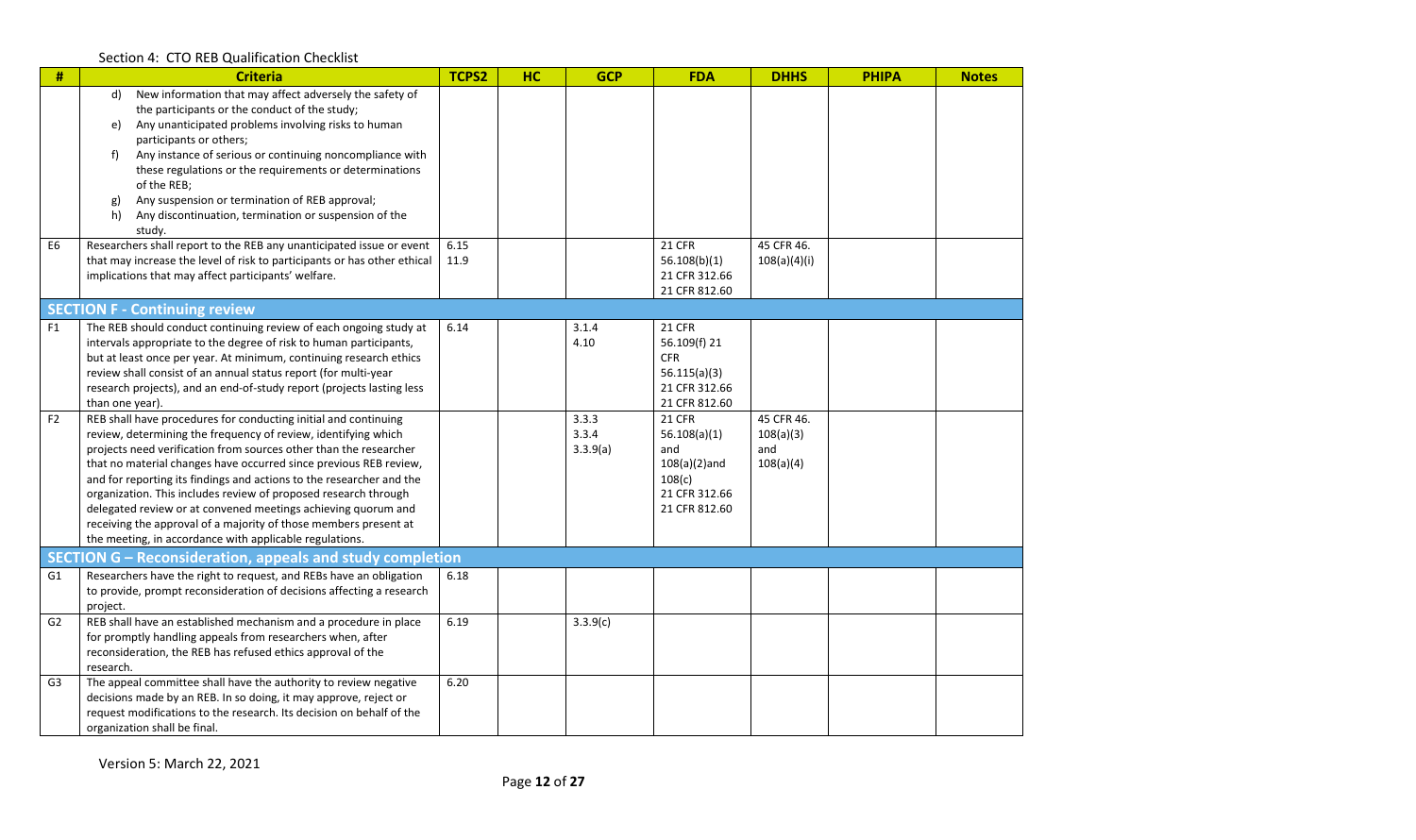|  |  | Section 4: CTO REB Qualification Checklist |  |
|--|--|--------------------------------------------|--|
|--|--|--------------------------------------------|--|

| #              | <b>Criteria</b>                                                                                                                         | TCPS2        | <b>HC</b>  | <b>GCP</b>     | <b>FDA</b>                     | <b>DHHS</b>            | <b>PHIPA</b> | <b>Notes</b> |
|----------------|-----------------------------------------------------------------------------------------------------------------------------------------|--------------|------------|----------------|--------------------------------|------------------------|--------------|--------------|
| G4             | When a study is completed, terminated or suspended, the REB                                                                             | 6.14         |            | 4.12.1         |                                |                        |              |              |
|                | should require that reporting of this event be done promptly and<br>that a completion report be provided.                               |              |            | 4.12.2<br>4.13 |                                |                        |              |              |
|                | <b>SECTION H - Documents and record keeping</b>                                                                                         |              |            |                |                                |                        |              |              |
| General        |                                                                                                                                         |              |            |                |                                |                        |              |              |
| H1             | The REB (or if appropriate, its organization) shall prepare and                                                                         | 6.17         | <b>FDR</b> | 3.2.2          | 21 CFR                         | 45 CFR                 |              |              |
|                | maintain comprehensive records which shall be kept confidential to                                                                      |              | C.05.010   | 3.4            | 56.115(a) 21                   | 46.115(a)              |              |              |
|                | the greatest extent possible.                                                                                                           |              | NHPR part  |                | CFR 312.66                     |                        |              |              |
| H <sub>2</sub> | REB policies and procedures should be documented and inclusive of                                                                       | 6.2          | 4, s.74    | 3.2.2          | 21 CFR 812.60<br><b>21 CFR</b> | 45 CFR                 |              |              |
|                | the following:                                                                                                                          | 6.6          |            | 3.3.1          | $56.108(a)(1)$ , (2)           | 46.108(a)(2)           |              |              |
|                | composition of the REB;<br>a)                                                                                                           | 6.10         |            | 3.3.3          | 56.108(c)                      | (3), (4)               |              |              |
|                | selection, appointment, renewal and removal of REB<br>b)                                                                                | 6.12         |            | 3.3.8(a)       | <b>21 CFR</b>                  | 46.108(b)              |              |              |
|                | members, including the Chair<br>the process for decision making at REB meetings;<br>c)                                                  | 6.17<br>6.21 |            | 3.3.9(c)       | 56.115(a)(5)<br>21 CFR 312.66  |                        |              |              |
|                | procedures for initial review, ongoing review, and<br>d)                                                                                | 7.3          |            |                | 21 CFR 812.60                  |                        |              |              |
|                | continuing review and criteria for REB ethical                                                                                          |              |            |                |                                |                        |              |              |
|                | acceptability, including review at a convened meeting of                                                                                |              |            |                |                                |                        |              |              |
|                | the REB and delegated review;<br>communication with qualified researchers and qualified                                                 |              |            |                |                                |                        |              |              |
|                | e)<br>research staff,                                                                                                                   |              |            |                |                                |                        |              |              |
|                | reporting non-compliance of qualified researchers;<br>f)                                                                                |              |            |                |                                |                        |              |              |
|                | document management and retention;<br>g)                                                                                                |              |            |                |                                |                        |              |              |
|                | requirements for handling unanticipated problems;<br>h)                                                                                 |              |            |                |                                |                        |              |              |
|                | requirements for reporting protocol deviations; and<br>emergency preparedness.                                                          |              |            |                |                                |                        |              |              |
| H <sub>3</sub> | Submission:                                                                                                                             | 6.17         | <b>FDR</b> | 3.1.2          | 21 CFR                         | 45 CFR                 |              |              |
|                | Copies of all research proposals reviewed, scientific<br>a)                                                                             |              | C.05.010   | 3.2.2          | 56.115(a)(1)                   | 46.115(a)(1)           |              |              |
|                | evaluations, if any, that accompany the proposals,                                                                                      |              | NHPR part  | 3.4            | 21 CFR 312.66                  |                        |              |              |
|                | approved sample consent documents, progress reports<br>submitted by researchers, and reports of injuries to                             |              | 4, s.74    |                | 21 CFR 812.60                  |                        |              |              |
|                | participants;                                                                                                                           |              |            |                |                                |                        |              |              |
|                | All documentation related to the projects submitted to the<br>b)                                                                        |              |            |                |                                |                        |              |              |
|                | REB for review.                                                                                                                         |              |            |                |                                |                        |              |              |
| H <sub>4</sub> | Attendance at all REB meetings.                                                                                                         | 6.17         |            |                | <b>21 CFR</b><br>56.115(a)(2)  | 45 CFR<br>46.115(a)(2) |              |              |
|                |                                                                                                                                         |              |            |                | 21 CFR 312.66                  |                        |              |              |
|                |                                                                                                                                         |              |            |                | 21 CFR 812.60                  |                        |              |              |
| H <sub>5</sub> | The REB should have in documentation, a list of REB members                                                                             |              |            | 3.2.1          | <b>21 CFR</b>                  | 45 CFR                 |              |              |
|                | identified by name; earned degrees; representative capacity;<br>indications of experience such as board certifications, licenses, etc., |              |            |                | 56.115(a)(5)<br>21 CFR 312.66  | 46.108(a)(2)           |              |              |
|                | sufficient to describe each member's chief anticipated contributions                                                                    |              |            |                | 21 CFR 812.60                  |                        |              |              |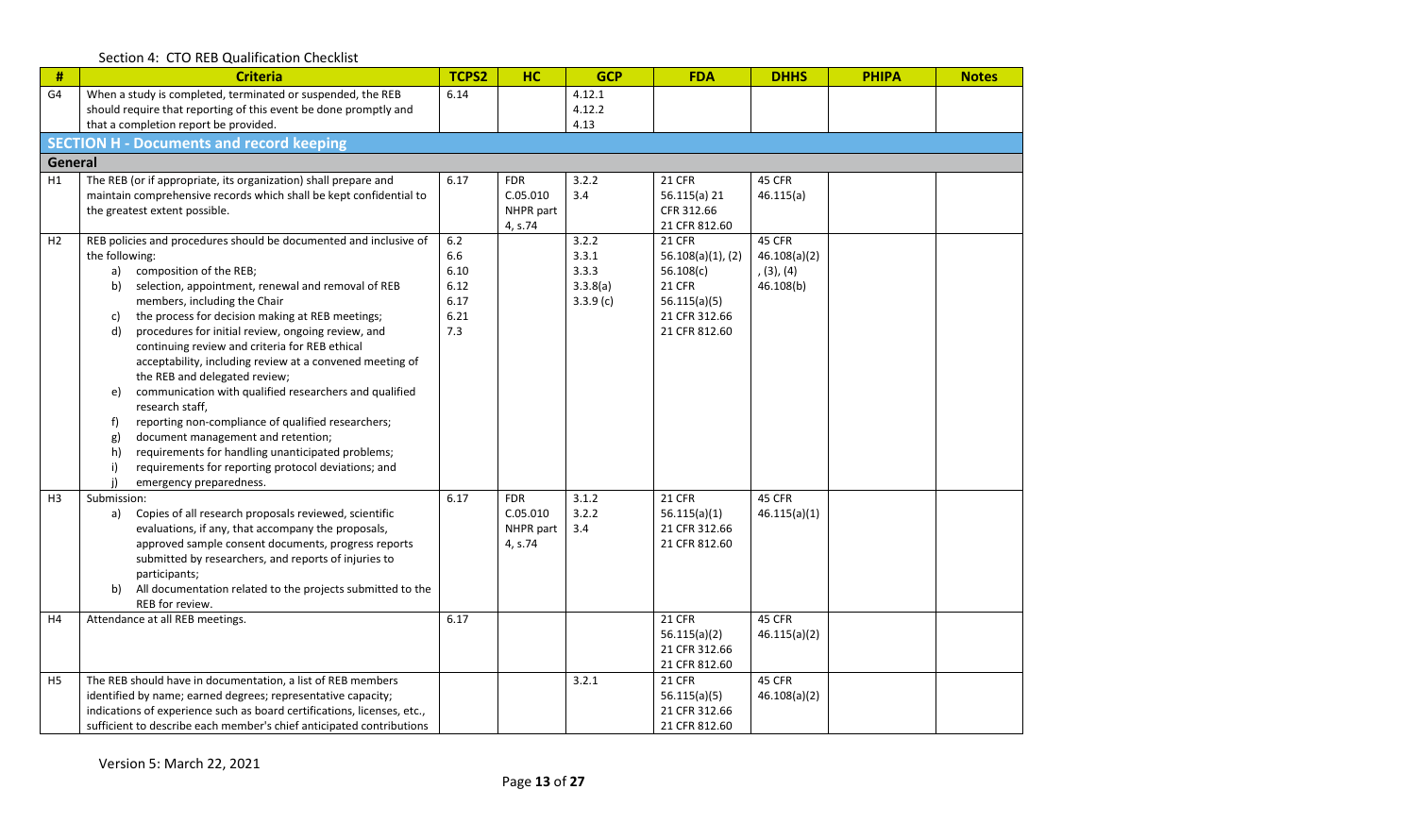| #               | <b>Criteria</b>                                                                                                                                                                                                                                                                                                                                                                                                                                                                                        | <b>TCPS2</b> | <b>HC</b>                                      | <b>GCP</b>                         | <b>FDA</b>                                                      | <b>DHHS</b>            | <b>PHIPA</b> | <b>Notes</b> |
|-----------------|--------------------------------------------------------------------------------------------------------------------------------------------------------------------------------------------------------------------------------------------------------------------------------------------------------------------------------------------------------------------------------------------------------------------------------------------------------------------------------------------------------|--------------|------------------------------------------------|------------------------------------|-----------------------------------------------------------------|------------------------|--------------|--------------|
|                 | to REB deliberations; and any employment or other relationship<br>between each member and the organization; for example: full-time<br>employee, part-time employee, a member of governing panel or<br>board, stockholder, paid or unpaid consultant.                                                                                                                                                                                                                                                   |              |                                                |                                    |                                                                 |                        |              |              |
| H <sub>6</sub>  | Minutes of REB meetings which shall be in sufficient detail to show<br>attendance at the meetings; actions taken by the REB; the vote on<br>these actions (when applicable), including the number of members<br>voting for, against, and abstaining or consensus decisions (for<br>research without US regulatory compliance requirements); the basis<br>for requiring changes in or disapproving research; and a written<br>summary of the discussion of controverted issues and their<br>resolution. | 6.17         | <b>FDR</b><br>C.05.010<br>NHPR part<br>4, s.74 | 3.4                                | <b>21 CFR</b><br>56.115(a)(2)<br>21 CFR 312.66<br>21 CFR 812.60 | 45 CFR<br>46.115(a)(2) |              |              |
| H7              | Where the REB denies ethics approval for a research proposal, the<br>minutes shall include the reasons for this decision.                                                                                                                                                                                                                                                                                                                                                                              | 6.17         |                                                |                                    | <b>21 CFR</b><br>56.115(a)(2)                                   | 45 CFR<br>46.115(a)(2) |              |              |
| H <sub>8</sub>  | The REB may be asked by researchers, sponsors or regulatory<br>authorities to provide its written procedures and membership lists.                                                                                                                                                                                                                                                                                                                                                                     |              |                                                | 3.4                                | 21 CFR<br>56.115(b)                                             | 45 CRF<br>46.115(b)    |              |              |
| H9              | Correspondence with REB (emails, faxes, amendments, notifications,<br>AE reporting forms and responses, and submissions) and copies of<br>all correspondence between the REB and the researchers are on file.                                                                                                                                                                                                                                                                                          |              |                                                | 4.4<br>8.2.78.3.17<br>8.3.19 8.4.7 | <b>21 CFR</b><br>56.115(a)(4)<br>21 CFR 312.66<br>21 CFR 812.60 | 45 CFR<br>46.115(a)(4) |              |              |
|                 | <b>Retention of REB documents</b>                                                                                                                                                                                                                                                                                                                                                                                                                                                                      |              |                                                |                                    |                                                                 |                        |              |              |
| H <sub>10</sub> | Documentation is stored in a secure location with restricted access.                                                                                                                                                                                                                                                                                                                                                                                                                                   | 6.17         | <b>FDR</b><br>C.05.012<br>NHPR part<br>4, s.74 |                                    |                                                                 |                        |              |              |
| H11             | Long term record retention plans are outlined (e.g., archive<br>procedures).                                                                                                                                                                                                                                                                                                                                                                                                                           |              | <b>FDR</b><br>C.05.010<br>NHPR part<br>4, s.74 | 3.4<br>4.9.5                       |                                                                 |                        |              |              |
| H <sub>12</sub> | When deciding the retention period for their files, REBs should be<br>guided by their organizations record-keeping policies and other<br>relevant legal or regulatory requirements. Files, minutes and other<br>relevant documentation shall be accessible to authorized<br>representatives of the organization, researchers, sponsors and<br>funders when necessary to assist internal and external audits, or<br>research monitoring, and to facilitate reconsideration or appeals.                  | 6.17         | <b>FDR</b><br>C.05.012(<br>4)                  |                                    |                                                                 |                        |              |              |
| H13             | The REB Records shall be retained for the maximum amount of time<br>stipulated in any applicable regulations or guidance documents and<br>shall be accessible at reasonable times and in a reasonable manner.<br>Records include (e.g., written procedures, membership lists, lists of                                                                                                                                                                                                                 |              | <b>FDR</b><br>C.05.010<br>NHPR part<br>4, s.74 | 3.4                                | <b>21 CFR</b><br>56.115(b) 21<br>CFR 312.66<br>21 CFR 812.60    | 45 CFR<br>46.115(b)    |              |              |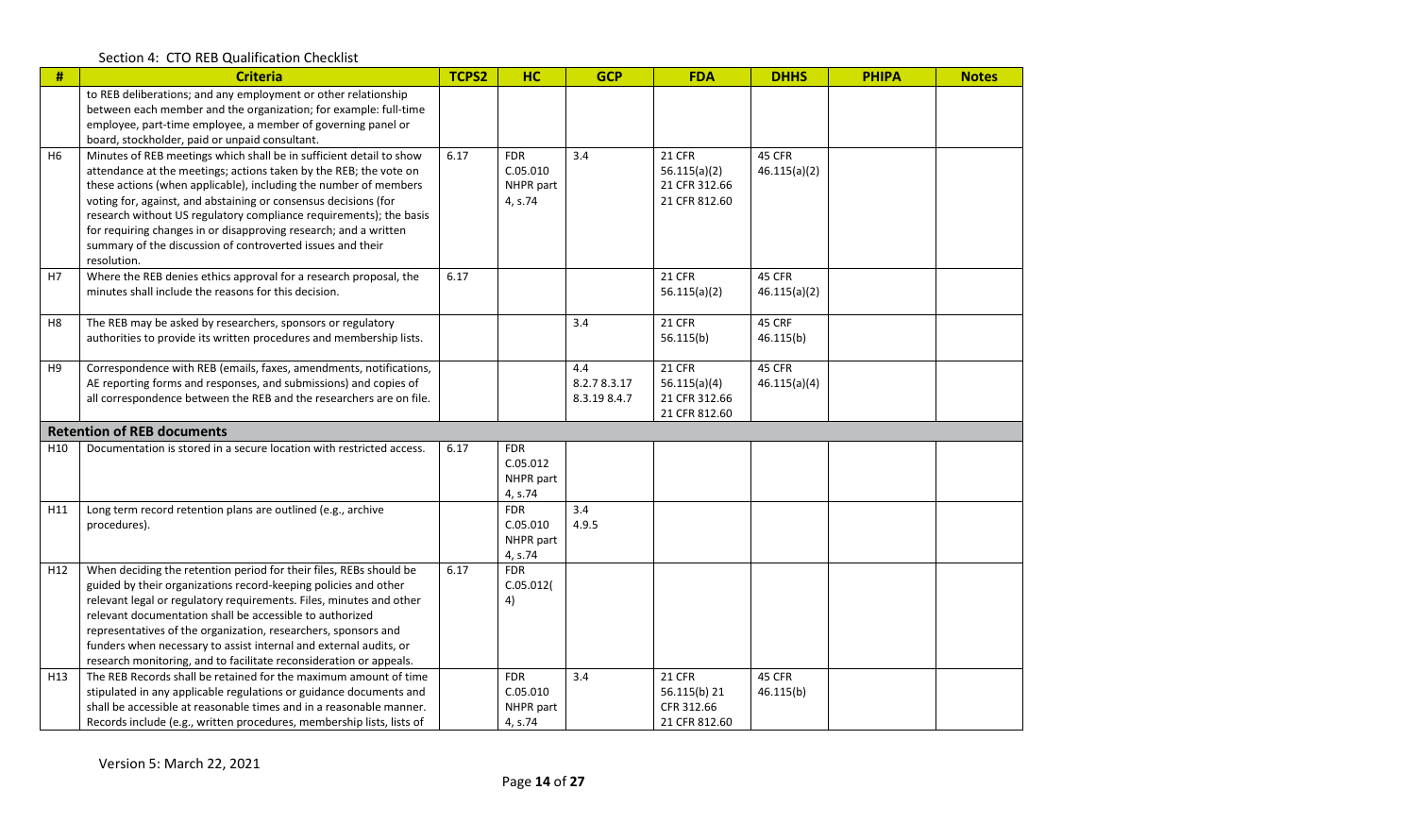| ritori.<br>ILC I 10                                                                       | <b>CPS2</b> | - 2 | r r | <b>FDA</b> | nuuc<br>иппе | <b>PHIPA</b> | <b>Notes</b> |
|-------------------------------------------------------------------------------------------|-------------|-----|-----|------------|--------------|--------------|--------------|
| $\mathbf{r}$<br>, submitted documents,<br>occupations/affiliations of members,<br>minutes |             |     |     |            |              |              |              |
| and correspondence).<br>of meetings,                                                      |             |     |     |            |              |              |              |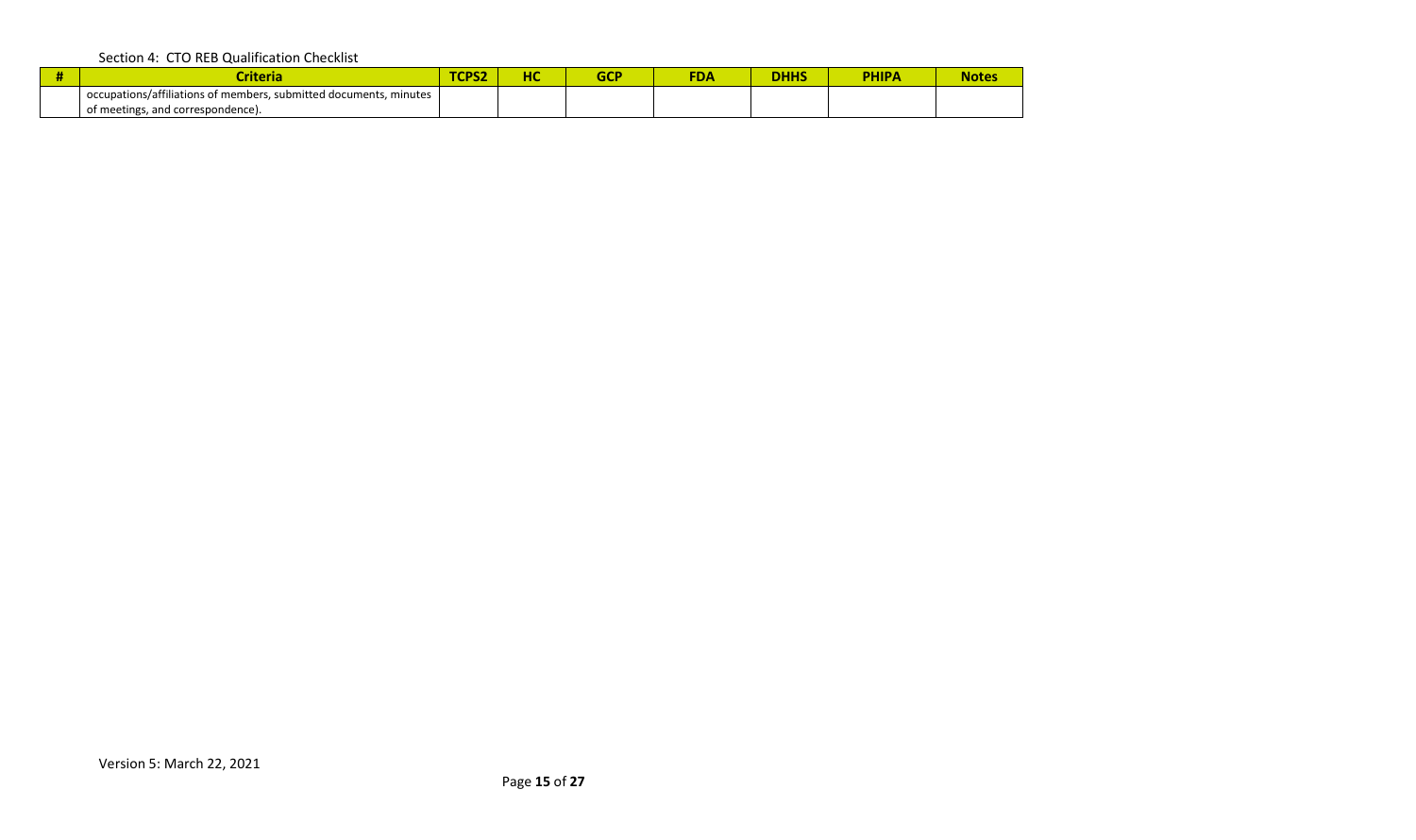Table 1: REB Membership

| #    | <b>Criteria</b>                                                                                                                                                                                                                                                          | <b>TCPS 2</b> | <b>HC</b>                                                   | <b>GCP</b> | <b>FDA</b>                                                                 | <b>DHHS</b>                    | <b>PHIPA</b>                             | <b>Notes</b> |
|------|--------------------------------------------------------------------------------------------------------------------------------------------------------------------------------------------------------------------------------------------------------------------------|---------------|-------------------------------------------------------------|------------|----------------------------------------------------------------------------|--------------------------------|------------------------------------------|--------------|
|      | The REB membership shall include, but not be limited to:                                                                                                                                                                                                                 |               |                                                             |            |                                                                            |                                |                                          |              |
| 1.1  | At least five members.                                                                                                                                                                                                                                                   | 6.4           | FDR C.05.001<br>NHPR part 4, s.63<br>MDR Part 3,<br>s.81(h) | 3.2.1(a)   | <b>21 CFR</b><br>56.107(a)<br>21 CFR 312.66<br>21 CFR 812.60               | 45 CFR<br>46.107(a)            | O.Reg.329/04<br>s.15(1)                  |              |
| 1.2  | Composed of both men and women.                                                                                                                                                                                                                                          | 6.4           | FDR C.05.001<br>NHPR part 4, s.63<br>MDR Part 3,<br>s.81(h) |            | <b>21 CFR</b><br>56.107(b)<br>21 CFR 312.66<br>21 CFR 812.60               | 45CFR<br>46.107(a)             |                                          |              |
| 1.3  | Has a majority of members who are Canadian citizens or                                                                                                                                                                                                                   |               | FDR C.05.001                                                |            |                                                                            |                                |                                          |              |
|      | permanent residents under the Immigration Act.                                                                                                                                                                                                                           |               | NHPR part 4, s.63                                           |            |                                                                            |                                |                                          |              |
| 1.4  | At least one member whose primary area of interest is in a non-<br>scientific area.                                                                                                                                                                                      |               | FDR C.05.001<br>NHPR part 4 s.63                            | 3.2.1(b)   | <b>21 CFR</b><br>56.107(c)<br>21 CFR 312.66<br>21 CFR 812.60               | 45 CFR<br>46.107(b)            |                                          |              |
| 1.5  | At least one member who is independent of the organization<br>/research site. Only those REB members who are free of conflict of<br>interest and independent of the researcher and the sponsor of the<br>research should vote/provide opinion on a study-related matter. | 6.4(d)<br>7.3 |                                                             | 3.2.1(c)   | <b>21 CFR</b><br>56.107(d) and<br>107(e)<br>21 CFR 312.66<br>21 CFR 812.60 | 45 CFR<br>46.107(c) and<br>(e) | O.Reg.<br>329/04 s.<br>15(1)(i)          |              |
| 1.6  | One member knowledgeable in laws relevant to the research to be<br>reviewed (but that member should not be the institution's legal<br>counsel or risk manager).                                                                                                          | 6.4(c)        | FDR C.05.001<br>NHPR part 4, s.63                           |            |                                                                            | 45 CFR<br>46.107(a)            |                                          |              |
| 1.7  | One member knowledgeable in ethics relevant to research.                                                                                                                                                                                                                 | 6.4(b)        | FDR C.05.001<br>NHPR part 4, s.63                           |            |                                                                            |                                | O.Reg.<br>329/04 s.<br>15(1)(ii)         |              |
| 1.8  | At least one member knowledgeable in considering privacy issues.                                                                                                                                                                                                         |               |                                                             |            |                                                                            |                                | O.Reg.<br>329/04 s.<br>15(1)(iv)         |              |
| 1.9  | One (or two*) members whose primary experience and expertise<br>are in a scientific discipline, who have broad experience in the<br>methods and areas of research to be reviewed.                                                                                        | $6.4(a)*$     | FDR C.05.001*<br>NHPR part 4,<br>$s.63*$                    |            | <b>21 CFR</b><br>56.107(c)<br>21 CFR 312.66<br>21 CFR 812.60               | 45 CFR<br>46.107(b)            | O.Reg.<br>329/04 s.<br>15(1)<br>$(iii)*$ |              |
| 1.10 | One member from a medical discipline or, if the research is in<br>respect of a drug to be used for dental purposes, is from a dental<br>discipline.                                                                                                                      |               | FDR C.05.001<br>NHPR part 4, s.63                           |            |                                                                            |                                |                                          |              |
| 1.11 | One member who is from the community or is a representative of<br>an organization interested in the areas of research to be approved                                                                                                                                     | 6.4(d)        | FDR C.05.001<br>NHPR part 4, s.63                           | 3.2.1(c)   | 21 CFR<br>56.107(d)                                                        | 45 CFR<br>46.107(c)            |                                          |              |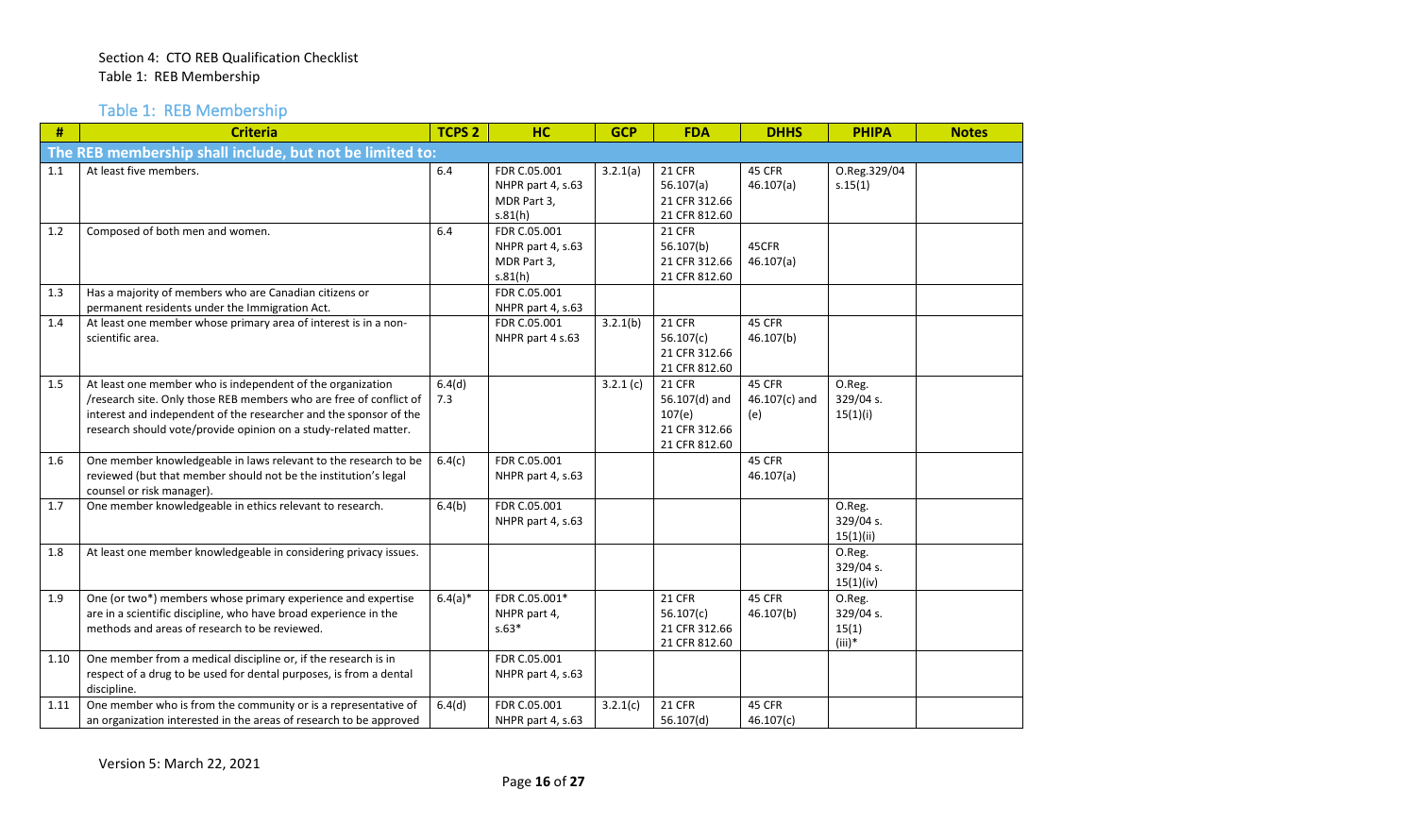## Section 4: CTO REB Qualification Checklist Table 1: REB Membership

| #    | <b>Criteria</b>                                                             | <b>TCPS 2</b> | <b>HC</b>          | <b>GCP</b> | <b>FDA</b>    | <b>DHHS</b> | <b>PHIPA</b> | <b>Notes</b> |
|------|-----------------------------------------------------------------------------|---------------|--------------------|------------|---------------|-------------|--------------|--------------|
|      | and who is not affiliated with the sponsor or the site                      |               |                    |            | 21 CFR 312.66 |             |              |              |
|      | (organization) where the research is to be conducted and who is             |               |                    |            | 21 CFR 812.60 |             |              |              |
|      | not part of the immediate family of a person who is affiliated with         |               |                    |            |               |             |              |              |
|      | the organization.                                                           |               |                    |            |               |             |              |              |
| 1.12 | When the research involves specific populations, the board should           | 6.4           | NHPR, Part 4, s.63 |            |               |             |              |              |
|      | reflect the population with a designated member                             | 9.4           |                    |            |               |             |              |              |
|      | The REB membership shall address the following restrictions, as applicable: |               |                    |            |               |             |              |              |
| 1.13 | No REB may consist of members entirely of one profession.                   |               |                    |            | <b>21 CFR</b> |             |              |              |
|      |                                                                             |               |                    |            | 56.107(b)     |             |              |              |
|      |                                                                             |               |                    |            | 21 CFR 312.66 |             |              |              |
|      |                                                                             |               |                    |            | 21 CFR 812.60 |             |              |              |
| 1.14 | Senior administrators of the organization do not serve on the REB.          | 6.4           |                    |            |               |             |              |              |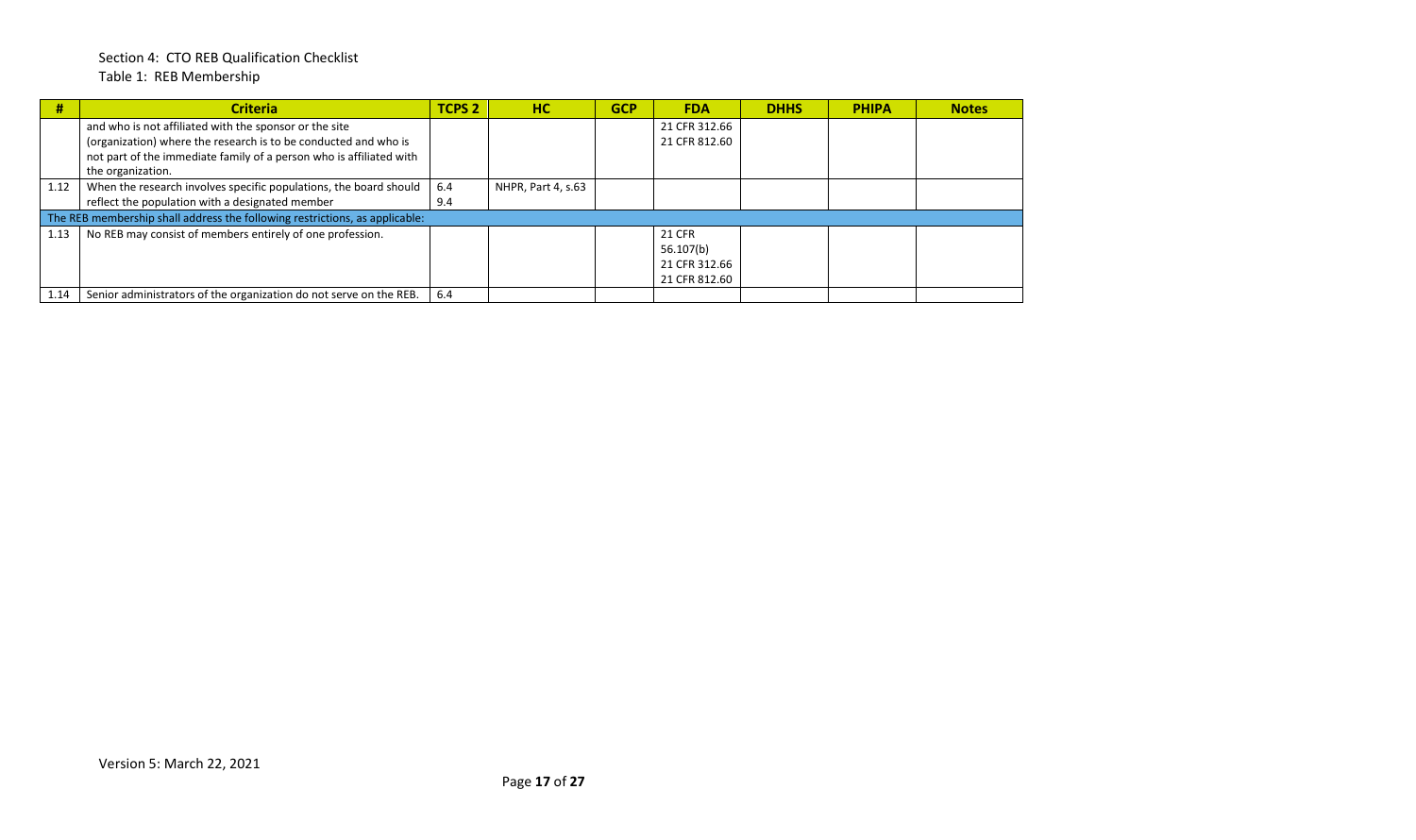## Table 2: Informed Consent Elements

| #    | <b>Criteria</b>                                                                                                                                                   | <b>TCPS 2</b> | <b>HC</b>                                                     | <b>GCP</b>             | <b>FDA</b>                   | <b>DHHS</b>            | <b>PHIPA</b>                                            | <b>Notes</b> |
|------|-------------------------------------------------------------------------------------------------------------------------------------------------------------------|---------------|---------------------------------------------------------------|------------------------|------------------------------|------------------------|---------------------------------------------------------|--------------|
| 2.1  | Statement indicating that the study involves<br>research.                                                                                                         | 3.2(a)        | <b>FDR</b><br>C.05.010(h)(ii)<br>NHPR Part 4<br>s.74(h)(ii)   | 4.8.10(a)              | <b>21 CFR</b><br>50.25(a)(1) | 45 CFR<br>46.116(b)(1) |                                                         |              |
| 2.2  | The purpose of the research.                                                                                                                                      | 3.2(b)        | <b>FDR</b><br>C.05.010(h)(ii)<br>NHPR Part 4,<br>s. 74(h)(ii) | 4.8.10(b)              | 21 CFR<br>50.25(a)(1)        | 45 CFR<br>46.116(b)(1) | 2004,<br>c. 3, Sched. A<br>$s.18(1)(b)$ and<br>18(5)(a) |              |
| 2.3  | The study treatment(s) and the probability for<br>random assignment to each treatment.                                                                            |               | <b>FDR</b><br>C.05.010(h)(ii)<br>NHPR Part 4,<br>s. 74(h)(ii) | $\overline{4.8.10(c)}$ |                              |                        |                                                         |              |
| 2.4  | The study procedures to be followed, including all<br>invasive procedures.                                                                                        | 3.2(b)        | <b>FDR</b><br>C.05.010(h)(ii)<br>NHPR Part 4,<br>s. 74(h)(ii) | 4.8.10(d)              | <b>21 CFR</b><br>50.25(a)(1) | 45 CFR<br>46.116(b)(1) |                                                         |              |
| 2.5  | The participant's responsibilities.                                                                                                                               | 3.2(b)        | <b>FDR</b><br>C.05.010(h)(ii)<br>NHPR Part 4,<br>s. 74(h)(ii) | 4.8.10(e)              |                              |                        |                                                         |              |
| 2.6  | Those aspects of the study that are experimental.                                                                                                                 |               | <b>FDR</b><br>C.05.010(h)(ii)<br>NHPR Part 4,<br>s. 74(h)(ii) | 4.8.10(f)              | 21 CFR<br>50.25(a)(1)        | 45 CFR<br>46.116(b)(1) |                                                         |              |
| 2.7  | The reasonably foreseeable risks or<br>inconveniences to the participant and, when<br>applicable, to an embryo, fetus, or nursing infant.                         | 3.2(c)        | <b>FDR</b><br>C.05.010(h)(ii)<br>NHPR Part 4,<br>s. 74(h)(i)  | 4.8.10(g)              | 21 CFR<br>50.25(a)(2)        | 45 CFR<br>46.116(b)(2) |                                                         |              |
| 2.8  | A statement that the research may involve risks to<br>the participant (or embryo or fetus, if the<br>participant may become pregnant) which are<br>unforeseeable. |               |                                                               |                        | <b>21 CFR</b><br>50.25(b)(1) | 45 CFR<br>46.116(c)(1) |                                                         |              |
| 2.9  | The reasonably expected benefits. When there is<br>no intended clinical benefit to the participant, the<br>participant should be made aware of this.              | 3.2(c)        | <b>FDR</b><br>C.05.010(h)(i)<br>NHPR Part 4,<br>s.74(h)(i)    | 4.8.10(h)              | <b>21 CFR</b><br>50.25(a)(3) | 45 CFR<br>46.116(b)(3) |                                                         |              |
| 2.10 | The alternative procedure(s) or course(s) of<br>treatment that may be available to the participant,<br>and their important potential benefits and risks.          |               | <b>FDR</b><br>C.05.010(h)(ii)                                 | 4.8.10(i)              | <b>21 CFR</b><br>50.25(a)(4) | 45 CFR<br>46.116(b)(4) |                                                         |              |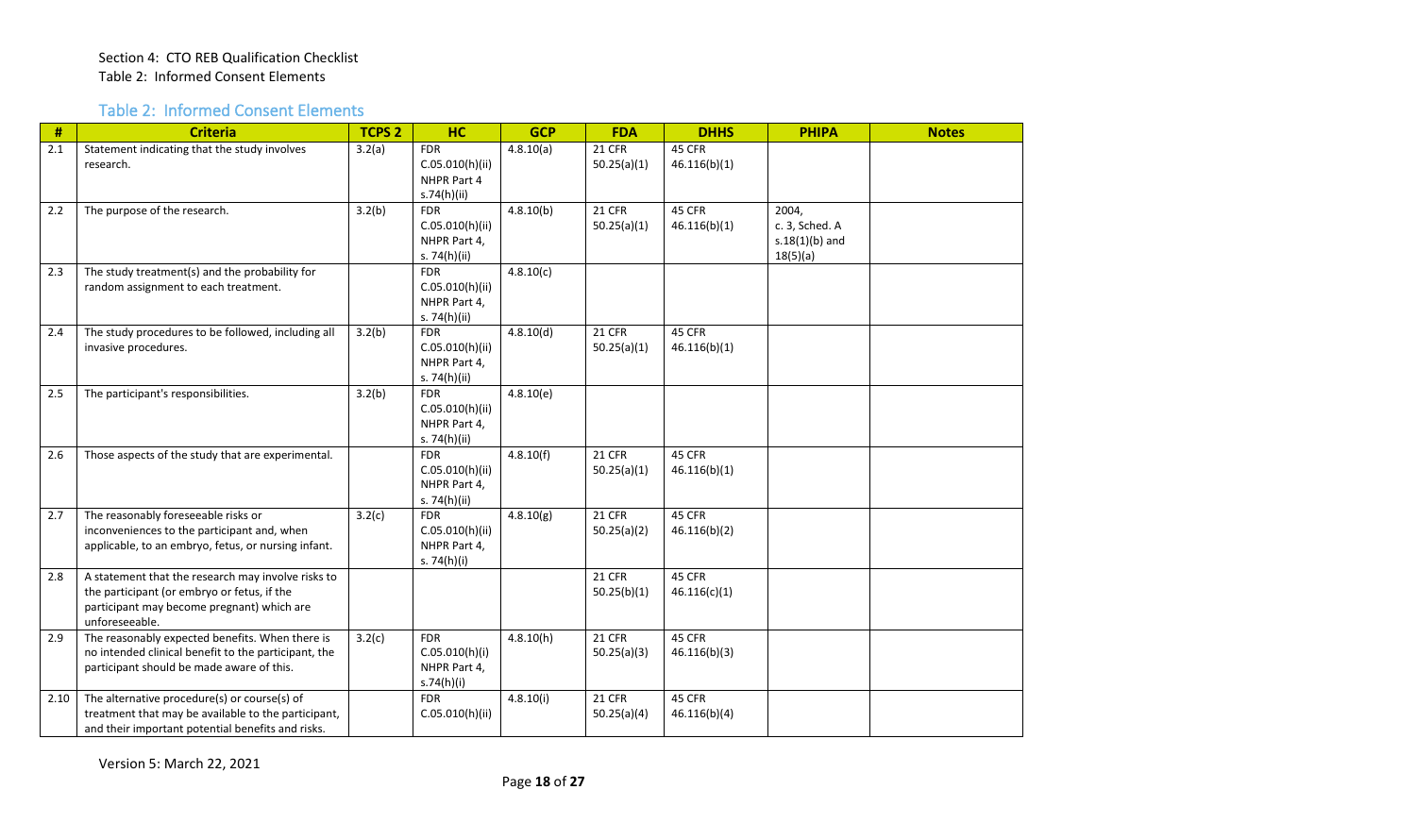| #    | <b>Criteria</b>                                                                                                                                                                                                                                                                                                                                                                                                                                                                                                    | <b>TCPS 2</b>        | <b>HC</b>                                                     | <b>GCP</b>          | <b>FDA</b>                   | <b>DHHS</b>            | <b>PHIPA</b>                          | <b>Notes</b> |
|------|--------------------------------------------------------------------------------------------------------------------------------------------------------------------------------------------------------------------------------------------------------------------------------------------------------------------------------------------------------------------------------------------------------------------------------------------------------------------------------------------------------------------|----------------------|---------------------------------------------------------------|---------------------|------------------------------|------------------------|---------------------------------------|--------------|
|      |                                                                                                                                                                                                                                                                                                                                                                                                                                                                                                                    |                      | NHPR Part 4,<br>s. 74(h)(ii)                                  |                     |                              |                        |                                       |              |
| 2.11 | The compensation and/or treatment available to<br>the participant in the event of a study-related<br>injury.                                                                                                                                                                                                                                                                                                                                                                                                       |                      | <b>FDR</b><br>C.05.010(h)(ii)<br>NHPR Part 4,<br>s. 74(h)(ii) | 4.8.10(j)           | 21 CFR<br>50.25(a)(6)        | 45 CFR<br>46.116(b)(6) |                                       |              |
| 2.12 | The anticipated prorated payment, if any, to the<br>participant for participating in the study.                                                                                                                                                                                                                                                                                                                                                                                                                    | 3.2(j)               | <b>FDR</b><br>C.05.010(h)(ii)<br>NHPR Part 4,<br>s. 74(h)(ii) | 3.1.9,<br>4.8.10(k) |                              |                        |                                       |              |
| 2.13 | The anticipated expenses, if any, to the participant<br>for participating in the study.                                                                                                                                                                                                                                                                                                                                                                                                                            | 3.2(j)               | <b>FDR</b><br>C.05.010(h)(ii)<br>NHPR Part 4,<br>s. 74(h)(ii) | 4.8.10(l)           | 21 CFR<br>50.25(b)(3)        | 45 CFR<br>46.116(c)(3) |                                       |              |
| 2.14 | That the participant's participation in the study is<br>voluntary and that the participant may refuse to<br>participate or withdraw from the study, at any<br>time, without penalty or loss of benefits to which<br>the participant is otherwise entitled.                                                                                                                                                                                                                                                         | 3.2(d)               | <b>FDR</b><br>C.05.010(h)(ii)<br>NHPR Part 4,<br>s. 74(h)(ii) | 4.8.10(m)           | 21 CFR<br>50.25(a)(8)        | 45 CFR<br>46.116(b)(8) | 2004,<br>c. 3, Sched. A<br>s.18(5)(b) |              |
| 2.15 | That the monitor(s), the auditor(s), the REB, and<br>the regulatory authority(ies) will be granted direct<br>access to the participant's original medical records<br>for verification of study procedures and/or data<br>without violating the confidentiality of the<br>participant, to the extent permitted by the<br>applicable laws and regulations and that, by<br>signing a written informed consent form, the<br>participant or the participant's appropriate<br>representative is authorizing such access. | 3.2(i)               | <b>FDR</b><br>C.05.010(h)(ii)<br>NHPR Part 4,<br>s. 74(h)(ii) | 4.8.10(n)           | <b>21 CFR</b><br>50.25(a)(5) | 45 CFR<br>46.116(b)(5) |                                       |              |
| 2.16 | That records identifying the participant will be<br>kept confidential and, to the extent permitted by<br>the applicable laws and/or regulations, will not be<br>made publicly available. If the results of the study<br>are published, the participant's identity will remain<br>confidential.                                                                                                                                                                                                                     | $3.2(i)$ ,<br>3.2(f) | <b>FDR</b><br>C.05.010(h)(ii)<br>NHPR Part 4,<br>s. 74(h)(ii) | 4.8.10(0)           | 21 CFR<br>50.25(a)(5)        | 45 CFR<br>46.116(b)(5) |                                       |              |
| 2.17 | That the participant or the participant's<br>appropriate representative will be informed in a<br>timely manner if information becomes available<br>that may be relevant to the participant's<br>willingness to continue participation in the study.                                                                                                                                                                                                                                                                | 3.2(d)               | <b>FDR</b><br>C.05.010(h)(ii)<br>NHPR Part 4,<br>s. 74(h)(ii) | 4.8.10(p)           | 21 CFR<br>50.25(b)(5)        | 45 CFR<br>46.116(c)(5) |                                       |              |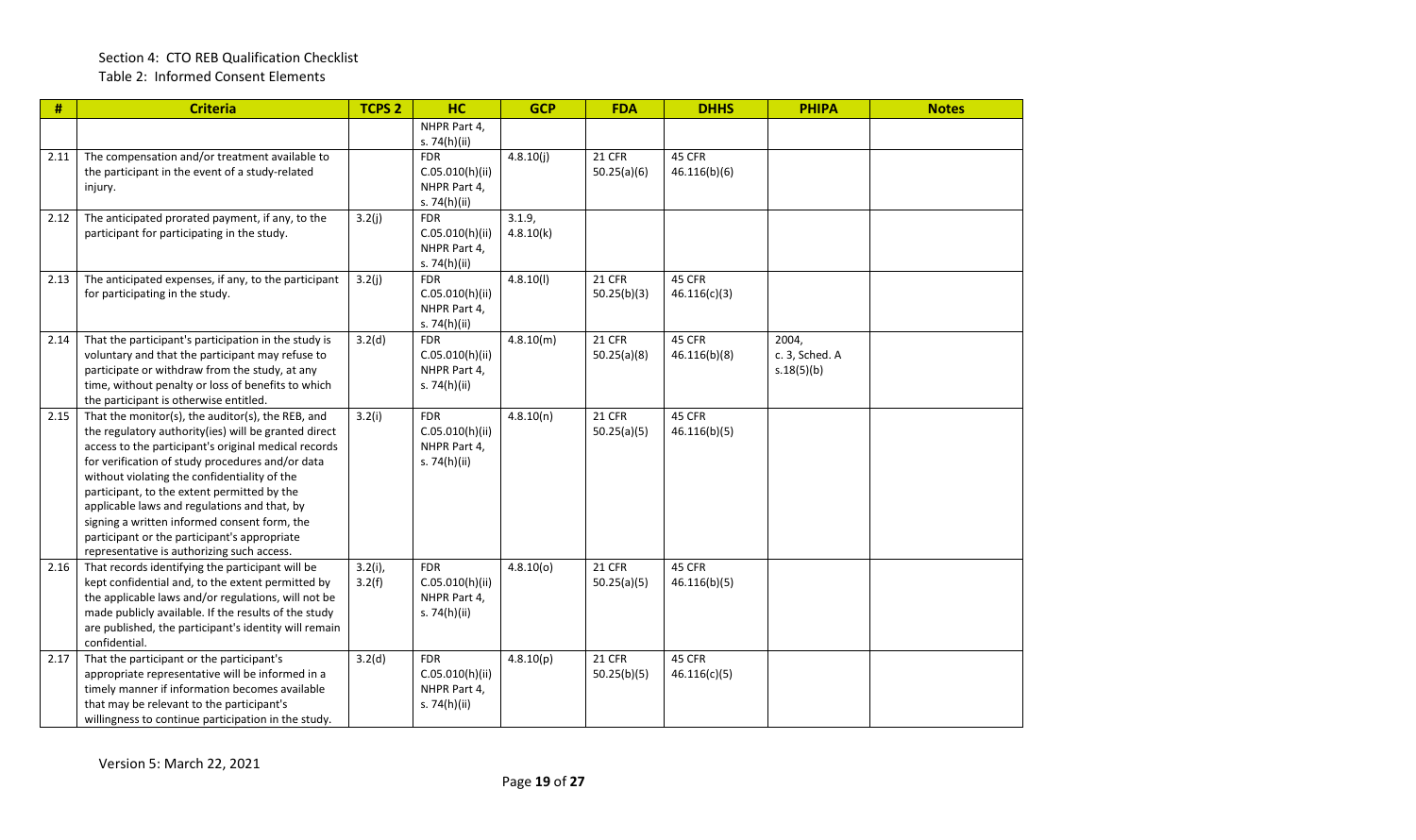| $\#$ | <b>Criteria</b>                                                                                                                                                                                                                                                                                                                                                                                                          | <b>TCPS 2</b>     | HC                                                            | <b>GCP</b>             | <b>FDA</b>                   | <b>DHHS</b>            | <b>PHIPA</b> | <b>Notes</b> |
|------|--------------------------------------------------------------------------------------------------------------------------------------------------------------------------------------------------------------------------------------------------------------------------------------------------------------------------------------------------------------------------------------------------------------------------|-------------------|---------------------------------------------------------------|------------------------|------------------------------|------------------------|--------------|--------------|
| 2.18 | The person(s) to contact for further information<br>regarding the study and the right of research<br>participants, and whom to contact in the event of<br>a study-related injury.                                                                                                                                                                                                                                        | $3.2(g)$ ,<br>(h) | <b>FDR</b><br>C.05.010(h)(ii)<br>NHPR Part 4,<br>s. 74(h)(ii) | $\overline{4.8.10}(q)$ | <b>21 CFR</b><br>50.25(a)(7) | 45 CFR<br>46.116(b)(7) |              |              |
| 2.19 | The foreseeable circumstances and/or reasons<br>under which the participant's participation in the<br>study may be terminated without the participants<br>consent.                                                                                                                                                                                                                                                       | 3.2(1)            | <b>FDR</b><br>C.05.010(h)(ii)<br>NHPR Part 4,<br>s. 74(h)(ii) | 4.8.10(r)              | 21 CFR<br>50.25(b)(2)        | 45 CFR<br>46.116(c)(2) |              |              |
| 2.20 | The consequences of a participant's decision to<br>withdraw from the research and procedures for<br>orderly termination of participation by the<br>participant.                                                                                                                                                                                                                                                          |                   |                                                               |                        | 21 CFR<br>50.25(b)(4)        | 45 CFR<br>46.116(c)(4) |              |              |
| 2.21 | The expected duration of the participant's<br>participation in the study.                                                                                                                                                                                                                                                                                                                                                | 3.2(b)            | <b>FDR</b><br>C.05.010(h)(ii)<br>NHPR Part 4,<br>s. 74(h)(ii) | 4.8.10(s)              | 21 CFR<br>50.25(a)(1)        | 45 CFR<br>46.116(b)(1) |              |              |
| 2.22 | The approximate number of participants involved<br>in the study.                                                                                                                                                                                                                                                                                                                                                         |                   | <b>FDR</b><br>C.05.010(h)(ii)<br>NHPR Part 4,<br>s. 74(h)(ii) | 4.8.10(t)              | 21 CFR<br>50.25(b)(6)        | 45 CFR<br>46.116(c)(6) |              |              |
| 2.23 | A statement to the effect that, by consenting,<br>participants have not waived any rights to legal<br>recourse in the event of research-related harm.                                                                                                                                                                                                                                                                    | 3.2(k)            |                                                               | 4.8.4                  |                              |                        |              |              |
| 2.24 | For clinical trials conducted in the U.S. there<br>should be the following statement of online<br>registry: "A description of this clinical trial will be<br>available on http://www.ClinicalTrials.gov, as<br>required by U.S. Law. This Web site will not include<br>information that can identify you. At most, the<br>Web site will include a summary of the results. You<br>can search this Web site at any time."* |                   |                                                               |                        | <b>21 CFR</b><br>$50.25(c)*$ |                        |              |              |
| 2.25 | Information concerning the possibility of<br>commercialization of research findings, and the<br>presence of any real, potential or perceived<br>conflicts of interest on the part of the researchers,<br>their organizations or the research sponsors.                                                                                                                                                                   | 3.2(e)            |                                                               |                        |                              |                        |              |              |
| 2.26 | The identity of the researcher and funder or<br>sponsor.                                                                                                                                                                                                                                                                                                                                                                 | 3.2(b)            |                                                               |                        |                              |                        |              |              |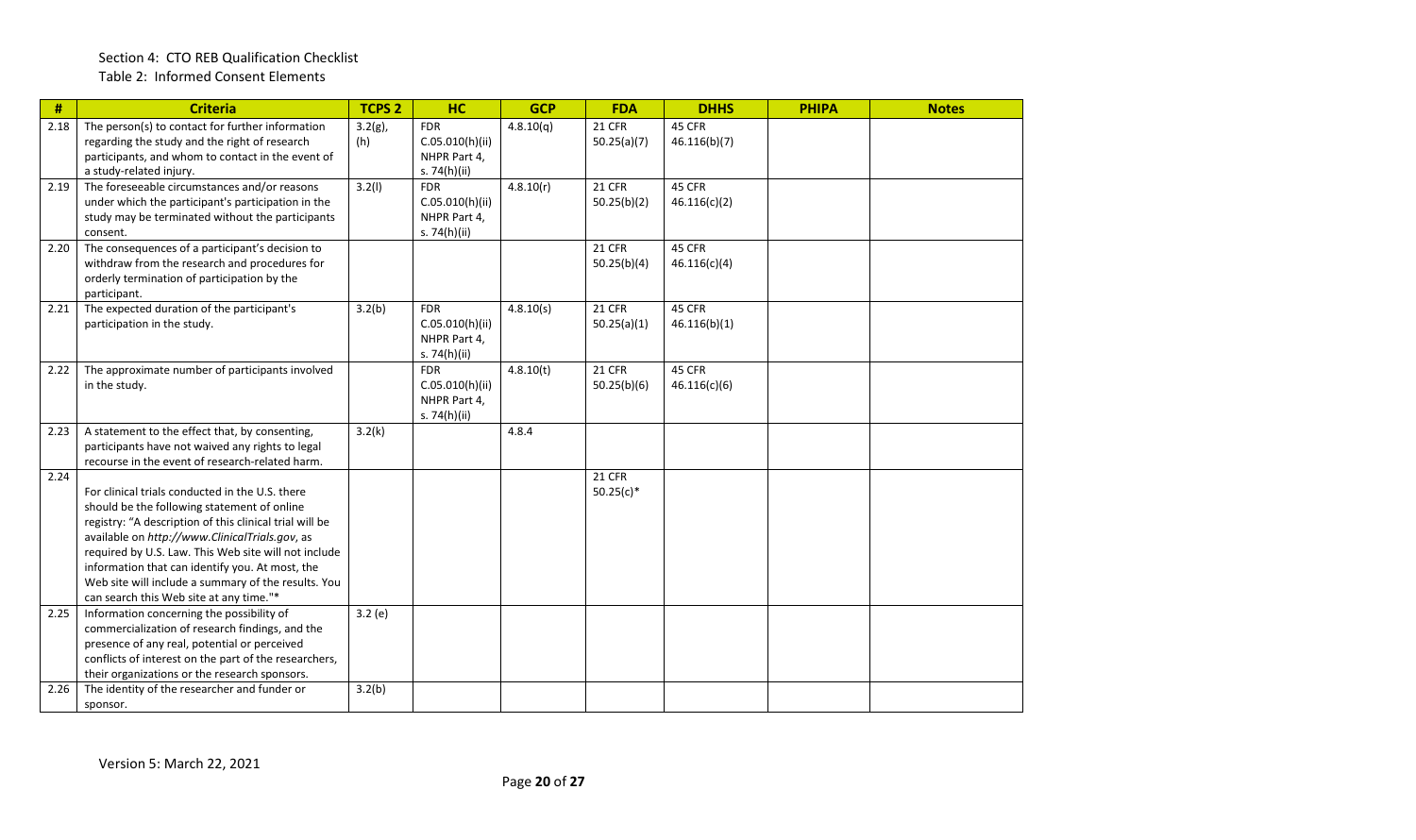## Section 4: CTO REB Qualification Checklist Table 2: Informed Consent Elements

| $\pmb{\#}$ | <b>Criteria</b>                                                                                          | <b>TCPS 2</b> | HC | <b>GCP</b> | <b>FDA</b> | <b>DHHS</b>          | <b>PHIPA</b> | <b>Notes</b> |
|------------|----------------------------------------------------------------------------------------------------------|---------------|----|------------|------------|----------------------|--------------|--------------|
| 2.27       | Information on the participant's right to request                                                        | 3.2(d)        |    |            |            |                      |              |              |
|            | the withdrawal of information or specimens, and                                                          |               |    |            |            |                      |              |              |
|            | any limits on the feasibility of that withdrawal.                                                        |               |    |            |            |                      |              |              |
| 2.28       | An indication of what information will be collected                                                      | 3.2(i)        |    |            |            |                      |              |              |
|            | about participants and for what purposes; a                                                              |               |    |            |            |                      |              |              |
|            | description of the anticipated uses of data; and                                                         |               |    |            |            |                      |              |              |
|            | information indicating who may have a duty to                                                            |               |    |            |            |                      |              |              |
|            | disclose information collected, and to whom such                                                         |               |    |            |            |                      |              |              |
|            | disclosures could be made.                                                                               |               |    |            |            |                      |              |              |
| 2.29       | Informed consent must begin with a concise and                                                           |               |    |            |            | 45 CFR               |              |              |
|            | focused presentation of the key information that is                                                      |               |    |            |            | 46.116(a)(5)(i)      |              |              |
|            | most likely to assist a prospective participant or                                                       |               |    |            |            |                      |              |              |
|            | legally authorized representative in understanding                                                       |               |    |            |            |                      |              |              |
|            | the reasons why one might or might not want to                                                           |               |    |            |            |                      |              |              |
|            | participate in the research. This part of the                                                            |               |    |            |            |                      |              |              |
|            | informed consent must be organized and                                                                   |               |    |            |            |                      |              |              |
|            | presented in a way that facilitates comprehension.                                                       |               |    |            |            |                      |              |              |
| 2.30       | One of the following statements about any                                                                |               |    |            |            | 45 CFR               |              |              |
|            | research that involves the collection of identifiable                                                    |               |    |            |            | 46.116(b)(9)(i),(ii) |              |              |
|            | private information or identifiable biospecimens:                                                        |               |    |            |            |                      |              |              |
|            |                                                                                                          |               |    |            |            |                      |              |              |
|            | (a) A statement that identifiers might be removed                                                        |               |    |            |            |                      |              |              |
|            | from the identifiable private information or                                                             |               |    |            |            |                      |              |              |
|            | identifiable biospecimens and that, after such                                                           |               |    |            |            |                      |              |              |
|            | removal, the information or biospecimens could                                                           |               |    |            |            |                      |              |              |
|            | be used for future research studies or distributed                                                       |               |    |            |            |                      |              |              |
|            | to another investigator for future research studies                                                      |               |    |            |            |                      |              |              |
|            | without additional informed consent from the                                                             |               |    |            |            |                      |              |              |
|            | participant or the legally authorized                                                                    |               |    |            |            |                      |              |              |
|            | representative, if this might be a possibility; or                                                       |               |    |            |            |                      |              |              |
|            |                                                                                                          |               |    |            |            |                      |              |              |
|            | (b) A statement that the participant's information<br>or biospecimens collected as part of the research, |               |    |            |            |                      |              |              |
|            | even if identifiers are removed, will not be used or                                                     |               |    |            |            |                      |              |              |
|            | distributed for future research studies.                                                                 |               |    |            |            |                      |              |              |
| 2.31       | If applicable, a statement that the participant's                                                        |               |    |            |            | 45 CFR               |              |              |
|            | biospecimens (even if identifiers are removed)                                                           |               |    |            |            | 46.116(c)(7)         |              |              |
|            | may be used for commercial profit and whether                                                            |               |    |            |            |                      |              |              |
|            | the participant will or will not share in this                                                           |               |    |            |            |                      |              |              |
|            |                                                                                                          |               |    |            |            |                      |              |              |
|            | commercial profit                                                                                        |               |    |            |            |                      |              |              |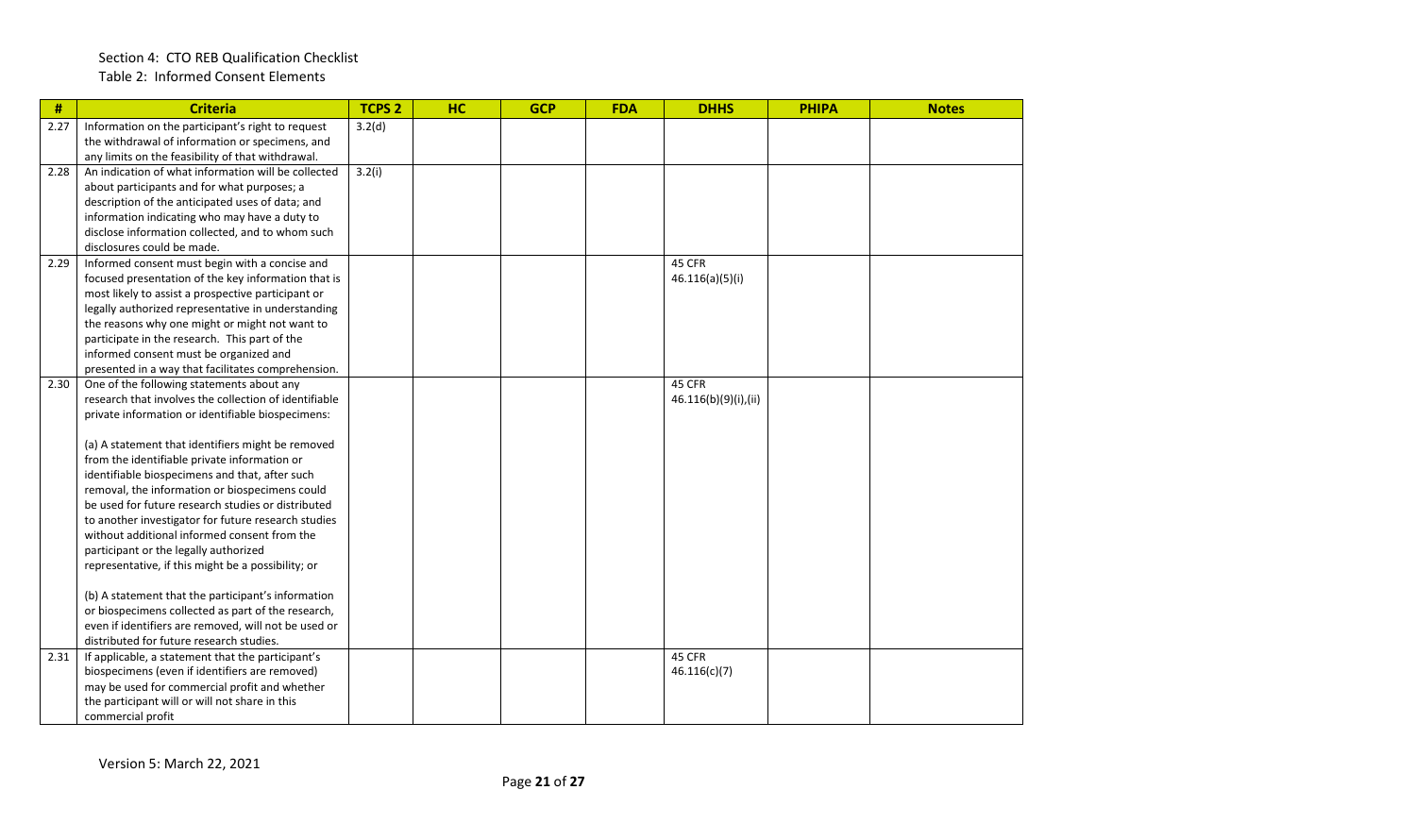## Section 4: CTO REB Qualification Checklist Table 2: Informed Consent Elements

| #    | <b>Criteria</b>                                     | TCPS <sub>2</sub> | <b>HC</b> | <b>GCP</b> | <b>FDA</b> | <b>DHHS</b>  | <b>PHIPA</b> | <b>Notes</b> |
|------|-----------------------------------------------------|-------------------|-----------|------------|------------|--------------|--------------|--------------|
| 2.32 | If applicable, a statement regarding whether        |                   |           |            |            | 45 CFR       |              |              |
|      | clinically relevant research results, including     |                   |           |            |            | 46.116(c)(8) |              |              |
|      | individual research results, will be disclosed to   |                   |           |            |            |              |              |              |
|      | participants, and if so, under what conditions      |                   |           |            |            |              |              |              |
| 2.33 | If applicable, for research involving biospecimens, |                   |           |            |            | 45 CFR       |              |              |
|      | whether the research will (if known) or might       |                   |           |            |            | 46.116(c)(9) |              |              |
|      | include whole genome sequencing (i.e.,              |                   |           |            |            |              |              |              |
|      | sequencing of a human germline or somatic           |                   |           |            |            |              |              |              |
|      | specimen with the intent to generate the genome     |                   |           |            |            |              |              |              |
|      | or exome sequence of that specimen)                 |                   |           |            |            |              |              |              |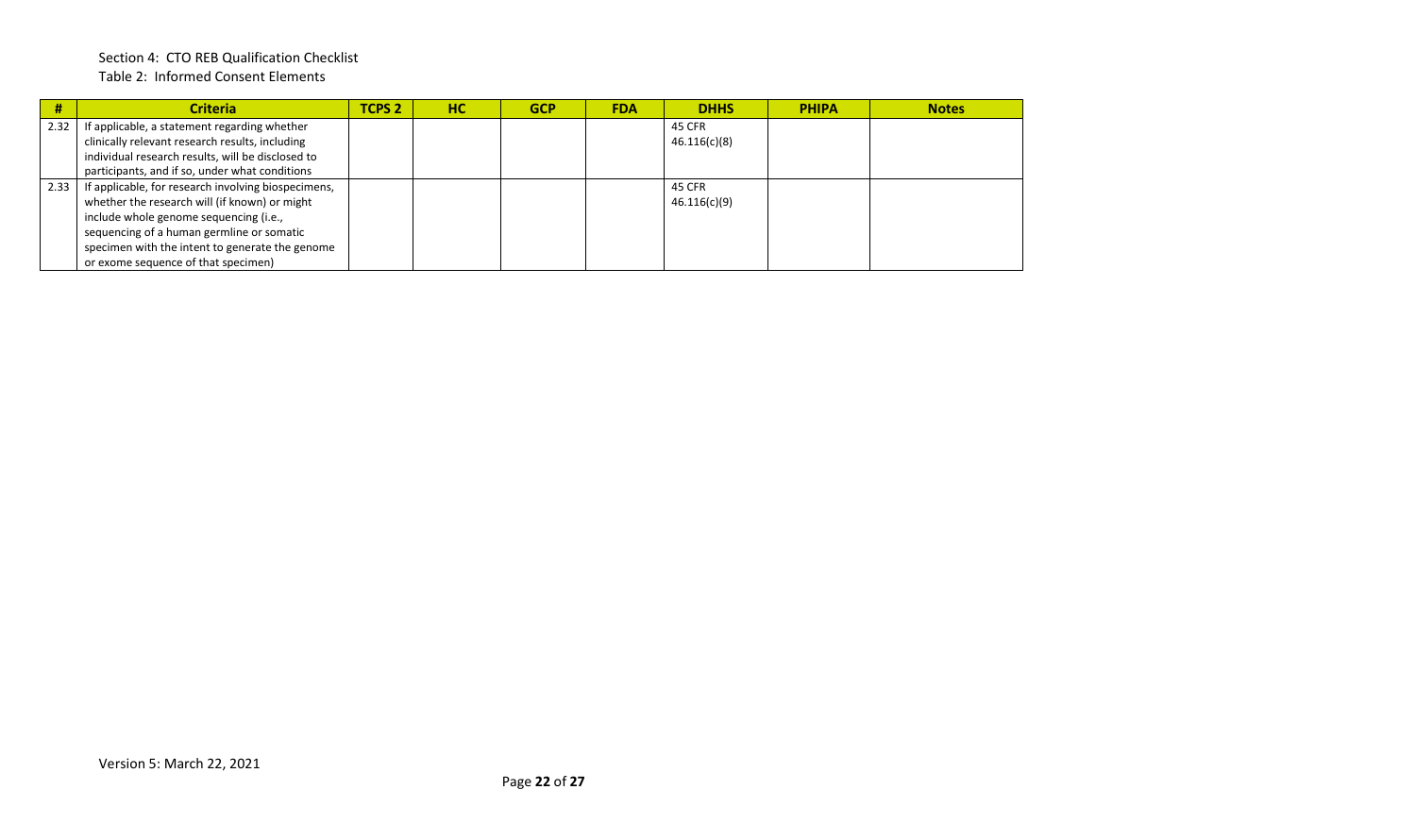## Table 3: Materials Required for Submission to the REB

| #    | <b>Criteria</b>                                                                                                                                                                                                                                              | <b>TCPS 2</b> | HC | <b>GCP</b>                       | <b>FDA</b>                                                                         | <b>DHHS</b>                                          | <b>PHIPA</b> | <b>Notes</b> |
|------|--------------------------------------------------------------------------------------------------------------------------------------------------------------------------------------------------------------------------------------------------------------|---------------|----|----------------------------------|------------------------------------------------------------------------------------|------------------------------------------------------|--------------|--------------|
|      | <b>Initial REB submission requirements</b>                                                                                                                                                                                                                   |               |    |                                  |                                                                                    |                                                      |              |              |
| 3.1  | Research protocol                                                                                                                                                                                                                                            | 6.11          |    | 3.1.2<br>4.4.1                   | <b>21 CFR</b><br>56.115(a)(1)<br>21 CFR 312.66<br>21 CFR 812.60                    | 45 CFR<br>46.115(a)(1)                               |              |              |
| 3.2  | Informed Consent Form(s)                                                                                                                                                                                                                                     | 3.2           |    | 3.1.2<br>4.4.1<br>4.8.1<br>4.8.2 | 21 CFR 50.27(a)<br><b>21 CFR</b><br>56.115(a)(1)<br>21 CFR 312.66<br>21 CFR 812.60 | 45 CFR<br>46.117(a) 45<br><b>CFR</b><br>46.115(a)(1) |              |              |
| 3.3  | Participant recruitment procedures (e.g.<br>advertisements)                                                                                                                                                                                                  |               |    | 3.1.2<br>4.4.1                   |                                                                                    |                                                      |              |              |
| 3.4  | Written information to be provided to participant<br>(such as diaries, contact cards, study process)                                                                                                                                                         |               |    | 3.1.2<br>4.4.1<br>4.8.1<br>4.8.2 |                                                                                    |                                                      |              |              |
| 3.5  | Investigator's Brochure (IB), Product Monograph<br>or equivalent documentation (e.g. Device<br>manual)                                                                                                                                                       |               |    | 3.1.2<br>4.4.2                   |                                                                                    |                                                      |              |              |
| 3.6  | Available safety information                                                                                                                                                                                                                                 |               |    | 3.1.2                            | CFR 56.111(a)(1),<br>and $111(a)(2)$<br>21 CFR 312.66<br>21 CFR 812.60             | 45 CFR<br>46.111(a)(1)<br>and $111(a)(2)$            |              |              |
| 3.7  | Information about payments and compensation<br>available to participants                                                                                                                                                                                     | 3.1(a)        |    | 3.1.2<br>3.1.8                   |                                                                                    |                                                      |              |              |
| 3.8  | Researcher's current CV and/or other<br>documentation evidencing qualifications                                                                                                                                                                              |               |    | 3.1.2<br>3.1.3<br>4.1.1          |                                                                                    |                                                      |              |              |
| 3.9  | Other documents that the REB may need to fulfill<br>its responsibilities                                                                                                                                                                                     |               |    | 3.1.2                            |                                                                                    |                                                      |              |              |
| 3.10 | Disclosure of any financial interest or other real,<br>potential or perceived conflicts of interest that<br>the researcher has in relation to the research, or<br>any real, potential, or perceived institutional<br>conflicts that may affect the research. | 7.2<br>$7.4*$ |    |                                  |                                                                                    |                                                      |              |              |
| 3.11 | A description of all processes used to obtain<br>informed consent and assent (if applicable)                                                                                                                                                                 | 3.2           |    |                                  |                                                                                    |                                                      |              |              |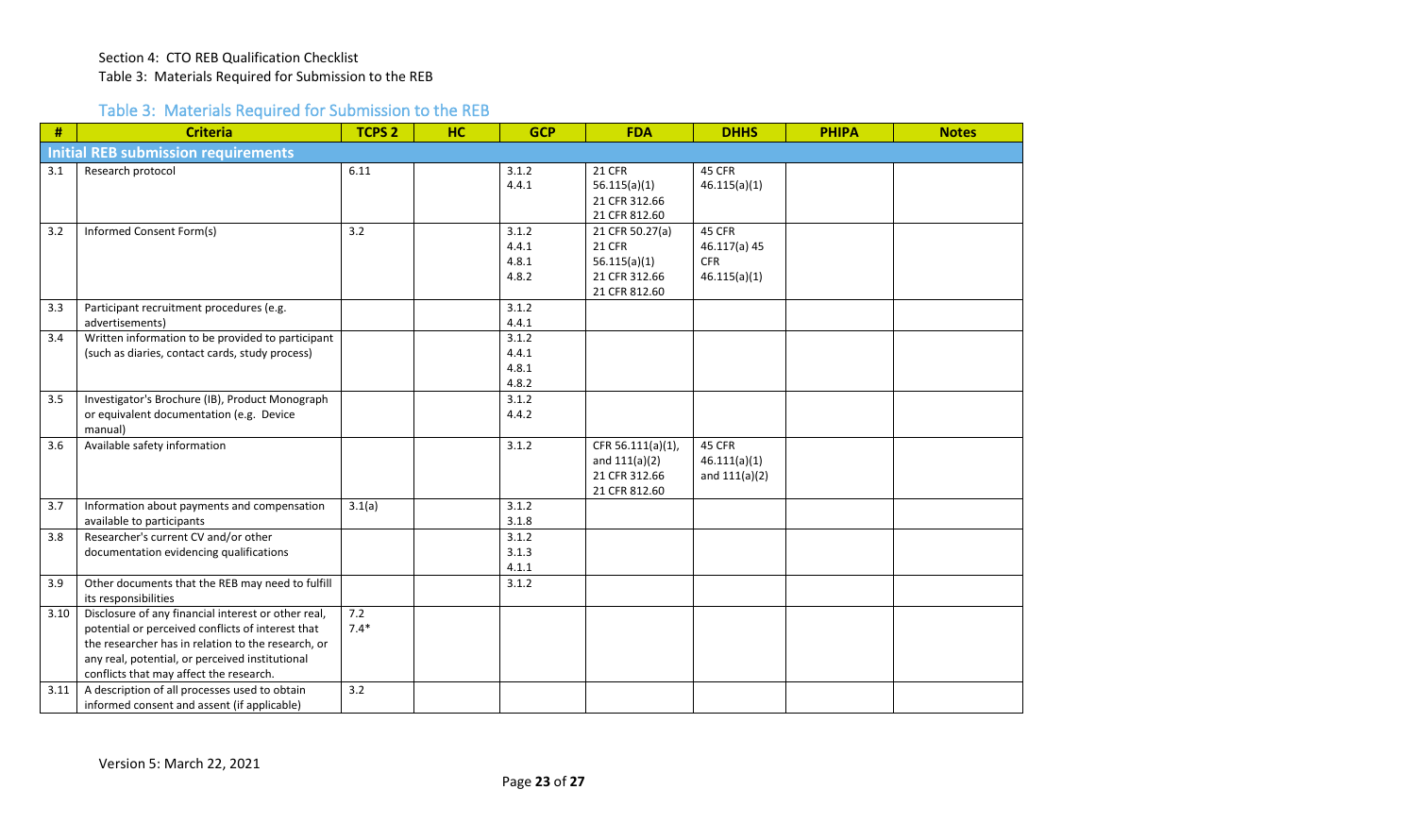Table 3: Materials Required for Submission to the REB

| #    | <b>Criteria</b>                                                                                   | <b>TCPS 2</b> | HC | <b>GCP</b> | <b>FDA</b>                     | <b>DHHS</b>  | <b>PHIPA</b>   | <b>Notes</b> |
|------|---------------------------------------------------------------------------------------------------|---------------|----|------------|--------------------------------|--------------|----------------|--------------|
| 3.12 | The process whereby research participants may                                                     | 3.1           |    |            |                                |              |                |              |
|      | withdraw their consent, if given, and associated<br>data or biological materials.                 |               |    |            |                                |              |                |              |
| 3.13 | A description of the processes used to provide                                                    | 3.3           |    |            |                                |              |                |              |
|      | participants with all information relevant to their                                               |               |    |            |                                |              |                |              |
|      | ongoing consent to participate in the research                                                    |               |    |            |                                |              |                |              |
| 3.14 | A statement and description of any safety                                                         | 11.6          |    |            | <b>21 CFR</b>                  | 45 CFR       |                |              |
|      | monitoring process provided by the sponsor or                                                     | 11.7          |    |            | 56.111(a)(6)                   | 46.111(a)(6) |                |              |
|      | qualified investigator, such as data and safety<br>monitoring board (DSMB)                        |               |    |            | 21 CFR 312.66<br>21 CFR 812.60 |              |                |              |
| 3.15 | Evidence of clinical trial registration in a publicly                                             | 11.10         |    |            |                                |              |                |              |
|      | accessible registry that is acceptable to the World                                               |               |    |            |                                |              |                |              |
|      | Health Organization (WHO) or the International                                                    |               |    |            |                                |              |                |              |
|      | Committee of Medical Journal Editors (ICMJE).                                                     |               |    |            |                                |              |                |              |
|      | and information regarding where the results of                                                    |               |    |            |                                |              |                |              |
|      | the clinical trial will be made publically available                                              |               |    |            |                                |              |                |              |
| 3.16 | If the research involves genetic research, a                                                      | 13.2          |    |            |                                |              |                |              |
|      | description of the plan for managing information<br>that may be revealed through genetic research | 13.3          |    |            |                                |              |                |              |
|      | and the procedures for managing information                                                       |               |    |            |                                |              |                |              |
|      | and communicating findings in accordance with                                                     |               |    |            |                                |              |                |              |
|      | the participant's preferences.                                                                    |               |    |            |                                |              |                |              |
|      |                                                                                                   |               |    |            |                                |              |                |              |
| 3.17 | Clinical trial budget, in sufficient detail to ensure                                             |               |    |            |                                |              |                |              |
|      | that conflicts of interest are identified,                                                        | 12.20         |    |            |                                |              |                |              |
|      | minimized, or otherwise managed.                                                                  |               |    |            |                                |              |                |              |
|      |                                                                                                   |               |    |            |                                |              |                |              |
|      | Specifically, for research conforming to TCPS2:                                                   |               |    |            |                                |              |                |              |
|      | Chapter 12 (Section F: research involving human                                                   |               |    |            |                                |              |                |              |
|      | pluripotent stem cells), copies of contracts                                                      |               |    |            |                                |              |                |              |
|      | between researchers, institutions and industry                                                    |               |    |            |                                |              |                |              |
|      | sponsors and any relevant budgetary information<br>required to examine and evaluate any potential |               |    |            |                                |              |                |              |
|      | or actual conflicts of interest and to ensure the                                                 |               |    |            |                                |              |                |              |
|      | right to publish in a timely manner without                                                       |               |    |            |                                |              |                |              |
|      | undue restriction.                                                                                |               |    |            |                                |              |                |              |
| 3.18 | Measures for meeting confidentiality obligations                                                  | 5.2(a)        |    |            | <b>21 CFR</b>                  | 45 CFR       | 2004,          |              |
|      | and explanation of any reasonably foreseeable                                                     | 5.3           |    |            | $56.111(a)(7)$ 21              | 46.111(a)(7) | c.3, Sched. A. |              |
|      | disclosure requirements, and proposed measures                                                    |               |    |            | CFR 312.66                     |              | s.44(3)(b)     |              |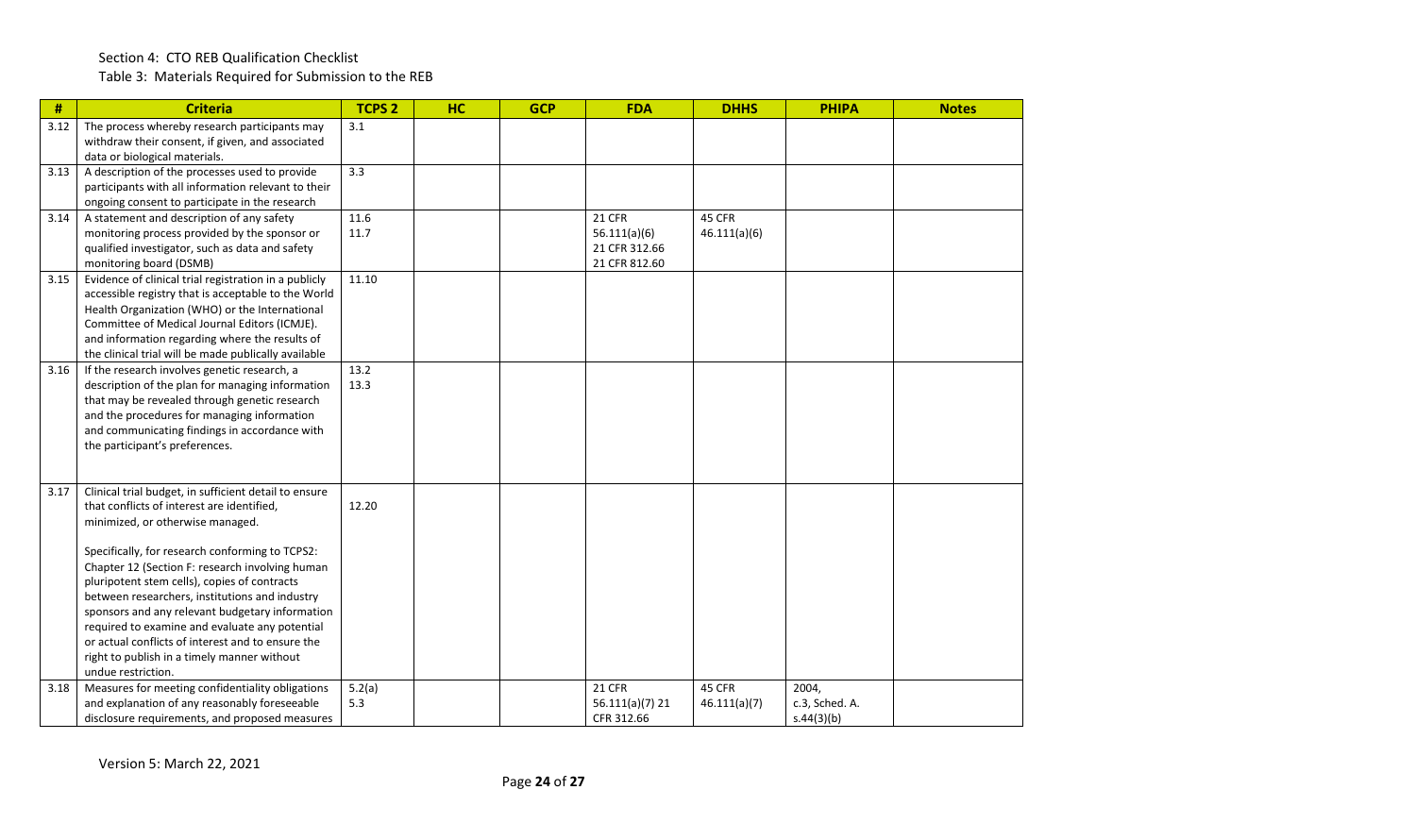Table 3: Materials Required for Submission to the REB

| #    | <b>Criteria</b>                                                                           | <b>TCPS 2</b> | <b>HC</b>      | <b>GCP</b>   | <b>FDA</b>    | <b>DHHS</b>   | <b>PHIPA</b> | <b>Notes</b> |
|------|-------------------------------------------------------------------------------------------|---------------|----------------|--------------|---------------|---------------|--------------|--------------|
|      | for safeguarding information, for the full life                                           |               |                |              | 21 CFR 812.60 |               |              |              |
|      | cycle of information: its collection, use,                                                |               |                |              |               |               |              |              |
|      | dissemination, retention and/or disposal                                                  |               |                |              |               |               |              |              |
| 3.19 | If material incidental findings are likely, a plan                                        | 3.4           |                |              |               |               |              |              |
|      | indicating how the researcher will determine                                              |               |                |              |               |               |              |              |
|      | materiality, the likelihood of discovery of                                               |               |                |              |               |               |              |              |
|      | material incidental findings, how the findings will                                       |               |                |              |               |               |              |              |
|      | be managed and assessed for validity, how such                                            |               |                |              |               |               |              |              |
|      | findings will be disclosed to participants and how                                        |               |                |              |               |               |              |              |
|      | communication will be managed.                                                            |               |                |              |               |               |              |              |
| 3.20 | Unless otherwise exempt from REB review,                                                  | 5.7           |                |              |               |               |              |              |
|      | researchers who propose to engage in data                                                 |               |                |              |               |               |              |              |
|      | linkage describe the data that will be linked and                                         |               |                |              |               |               |              |              |
|      | the likelihood that identifiable data will be                                             |               |                |              |               |               |              |              |
|      | created through the linkage                                                               |               |                |              |               |               |              |              |
| 3.21 | When proposing research expected to involve                                               | 9.10          |                |              |               |               |              |              |
|      | First Nations, Inuit or Métis participants, an                                            |               |                |              |               |               |              |              |
|      | explanation as to how the researchers have                                                |               |                |              |               |               |              |              |
|      | engaged, or intend to engage, the relevant                                                |               |                |              |               |               |              |              |
|      | community, or a request for an exception to the                                           |               |                |              |               |               |              |              |
|      | requirement for community engagement                                                      |               |                |              |               |               |              |              |
| 3.22 | Justification for the choice of a placebo (or other)                                      | 11.3          |                |              |               |               |              |              |
|      | control group, as opposed to the other possible                                           | 11.4          |                |              |               |               |              |              |
|      | choices of control group, is provided to the REB                                          | $(a-c)$       |                |              |               |               |              |              |
|      | (as applicable)                                                                           |               |                |              |               |               |              |              |
|      | Submission requirements during ongoing trial conduct may include, but are not limited to: |               |                |              |               |               |              |              |
| 3.23 | <b>Protocol amendments</b>                                                                | 6.16          |                | 3.1.2, 4.4.3 | <b>21 CFR</b> | 45 CFR        |              |              |
|      |                                                                                           |               |                |              | 56.115(a)(1)  | 46.115(a)(1)  |              |              |
|      |                                                                                           |               |                |              | 21 CFR        |               |              |              |
|      |                                                                                           |               |                |              | 56.108(a)(3)  |               |              |              |
|      |                                                                                           |               |                |              | 21 CFR 312.66 |               |              |              |
|      |                                                                                           |               |                |              | 21 CFR 812.60 |               |              |              |
| 3.24 | Consent form updates that the researcher                                                  | 3.3           | <b>FDR</b>     | 3.1.24.4.1   | 21 CFR 56.115 | 45 CFR 46.115 |              |              |
|      | proposes for use in the study                                                             | 6.16          | C.05.012(3)(g) | 4.8.2        | $(a)(1)$ and  | $(a)(1)$ and  |              |              |
|      |                                                                                           |               |                |              | 115(a)(7)     | 115(a)(7)     |              |              |
|      |                                                                                           |               |                |              | 21 CFR 312.66 |               |              |              |
|      |                                                                                           |               |                |              | 21 CFR 812.60 |               |              |              |
| 3.25 | Any revisions to written information provided to                                          |               | <b>FDR</b>     | 3.1.2 4.4.3  |               |               |              |              |
|      | participants (not including consent form                                                  |               | C.05.012(3)(g) | 4.8.2        |               |               |              |              |
|      | revisions, as noted above)                                                                |               |                |              |               |               |              |              |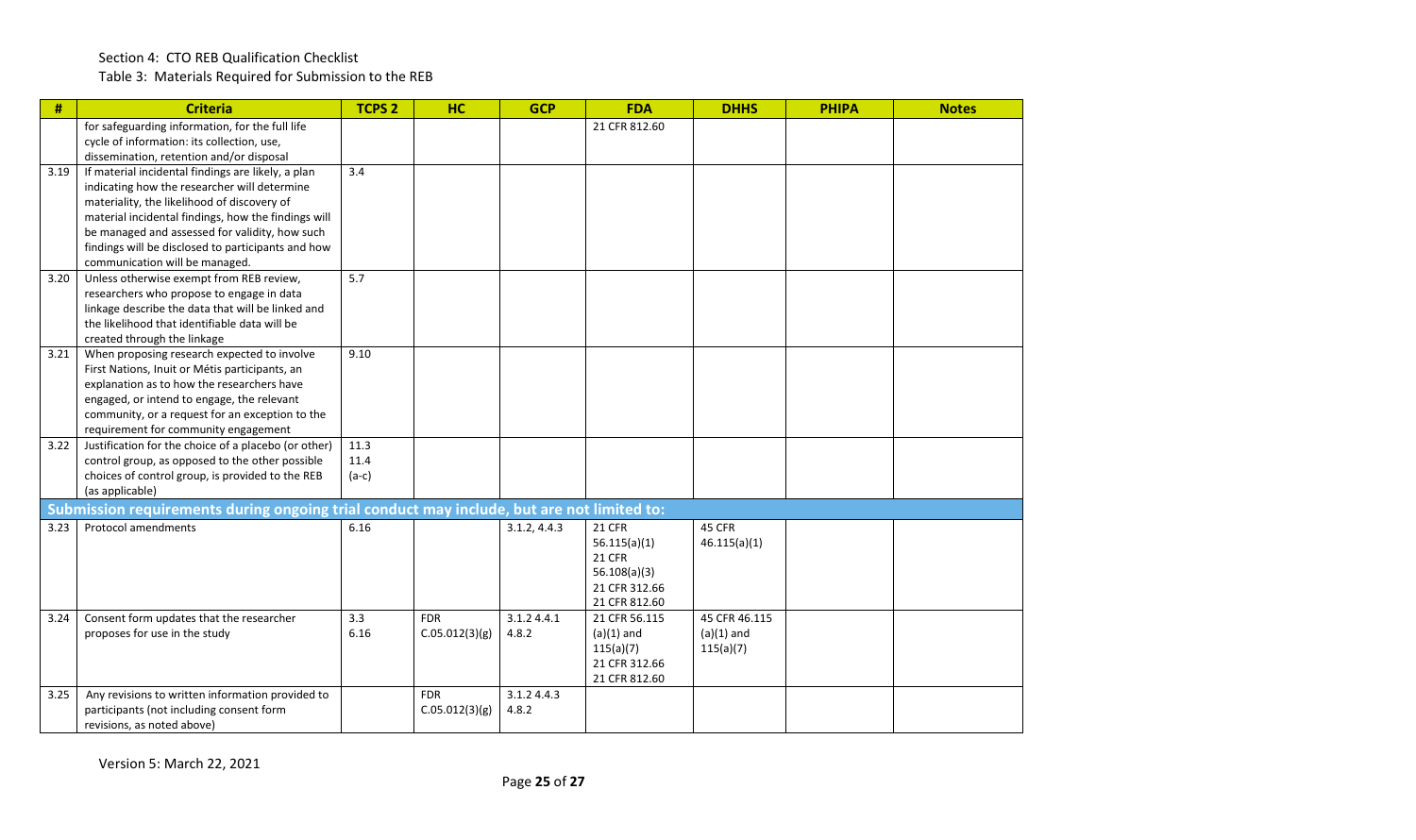## Section 4: CTO REB Qualification Checklist Table 3: Materials Required for Submission to the REB

| #    | <b>Criteria</b>                                                                                                                                                                                                                                                                                                                                                                                                                                                                                                                                 | <b>TCPS 2</b>        | <b>HC</b>                    | <b>GCP</b>              | <b>FDA</b>                                                                             | <b>DHHS</b>                                           | <b>PHIPA</b> | <b>Notes</b> |
|------|-------------------------------------------------------------------------------------------------------------------------------------------------------------------------------------------------------------------------------------------------------------------------------------------------------------------------------------------------------------------------------------------------------------------------------------------------------------------------------------------------------------------------------------------------|----------------------|------------------------------|-------------------------|----------------------------------------------------------------------------------------|-------------------------------------------------------|--------------|--------------|
| 3.26 | Written summaries of trial status/progress<br>reports/continuing review reports, including<br><b>DSMB</b> reports                                                                                                                                                                                                                                                                                                                                                                                                                               | 6.14<br>11.6         | <b>FDR</b><br>C.05.012(3)(g) | 4.10.1                  | $21$ CFR<br>$56.115(a)(1)$ 21<br>CFR 312.66<br>21 CFR 812.60                           | 45 CFR<br>46.115(a)(1)                                |              |              |
| 3.27 | Written reports on any changes significantly<br>affecting the conduct of the trial, and/or<br>increasing the risk to participants, including:<br>a) deviations from, or changes of, the protocol to<br>eliminate immediate hazards to trial participants;<br>b) changes increasing the risks and/or affecting<br>significantly the conduct of the trial;<br>c) all adverse drug reactions that are serious and<br>unexpected;<br>d) new information that may affect adversely the<br>safety of the participants or the conduct of the<br>study. | 6.15<br>10.5<br>11.8 | <b>FDR</b><br>C.05.012(3)(g) | 3.3.84.5.4(a)<br>4.10.2 | <b>21 CFR</b><br>56.108(a)(3) 21<br>CFR 56.115(a)(1)<br>21 CFR 312.66<br>21 CFR 812.60 | 45 CFR<br>46.108(a)(3)(iii)<br>45 CFR<br>46.115(a)(1) |              |              |
| 3.28 | Unanticipated problems, including serious<br>unexpected adverse events/reactions                                                                                                                                                                                                                                                                                                                                                                                                                                                                | 6.15<br>11.8         |                              | 4.11.1                  | 21 CFR<br>$56.115(a)(1)$ 21<br>CFR 56.108(b)(1)<br>21 CFR 312.66<br>21 CFR 812.60      | 45 CFR<br>46.115(a)(1)                                |              |              |
| 3.29 | Serious or continuing non-compliance with<br>organizational policy or REB requirements and<br>determinations, or the regulations                                                                                                                                                                                                                                                                                                                                                                                                                | 6.15                 |                              |                         | <b>21 CFR</b><br>56.108(b)(2)<br>21 CFR 312.66<br>21 CFR 812.60                        |                                                       |              |              |
| 3.30 | Updates to the Investigator's Brochure (IB),<br>product monograph (PM) or equivalent<br>documentation (e.g. device manual)                                                                                                                                                                                                                                                                                                                                                                                                                      |                      |                              | 4.4.2                   |                                                                                        |                                                       |              |              |
| 3.31 | Changes to measures to protect privacy and<br>confidentiality                                                                                                                                                                                                                                                                                                                                                                                                                                                                                   |                      |                              |                         | 21 CFR<br>56.111(a)(7)<br>21 CFR 312.66<br>21 CFR 812.60                               | 45 CFR<br>46.111(a)(7)                                |              |              |
| 3.32 | Discontinuation of the clinical trial at the local<br>site and the reasons for it                                                                                                                                                                                                                                                                                                                                                                                                                                                               |                      |                              | 4.12.1 4.12.2           | <b>21 CFR</b><br>56.108(a)(3)<br>21 CFR 312.66<br>21 CFR 812.60                        | 45 CFR<br>46.108(a)(3)(iii)                           |              |              |
| 3.33 | Summary of trial outcome/study completion<br>report                                                                                                                                                                                                                                                                                                                                                                                                                                                                                             |                      |                              | 4.13                    |                                                                                        |                                                       |              |              |
| 3.34 | Changes in any additional documents subject to<br>review.                                                                                                                                                                                                                                                                                                                                                                                                                                                                                       |                      | <b>FDR</b><br>C.05.012(3)(g) | 4.4.3                   |                                                                                        |                                                       |              |              |